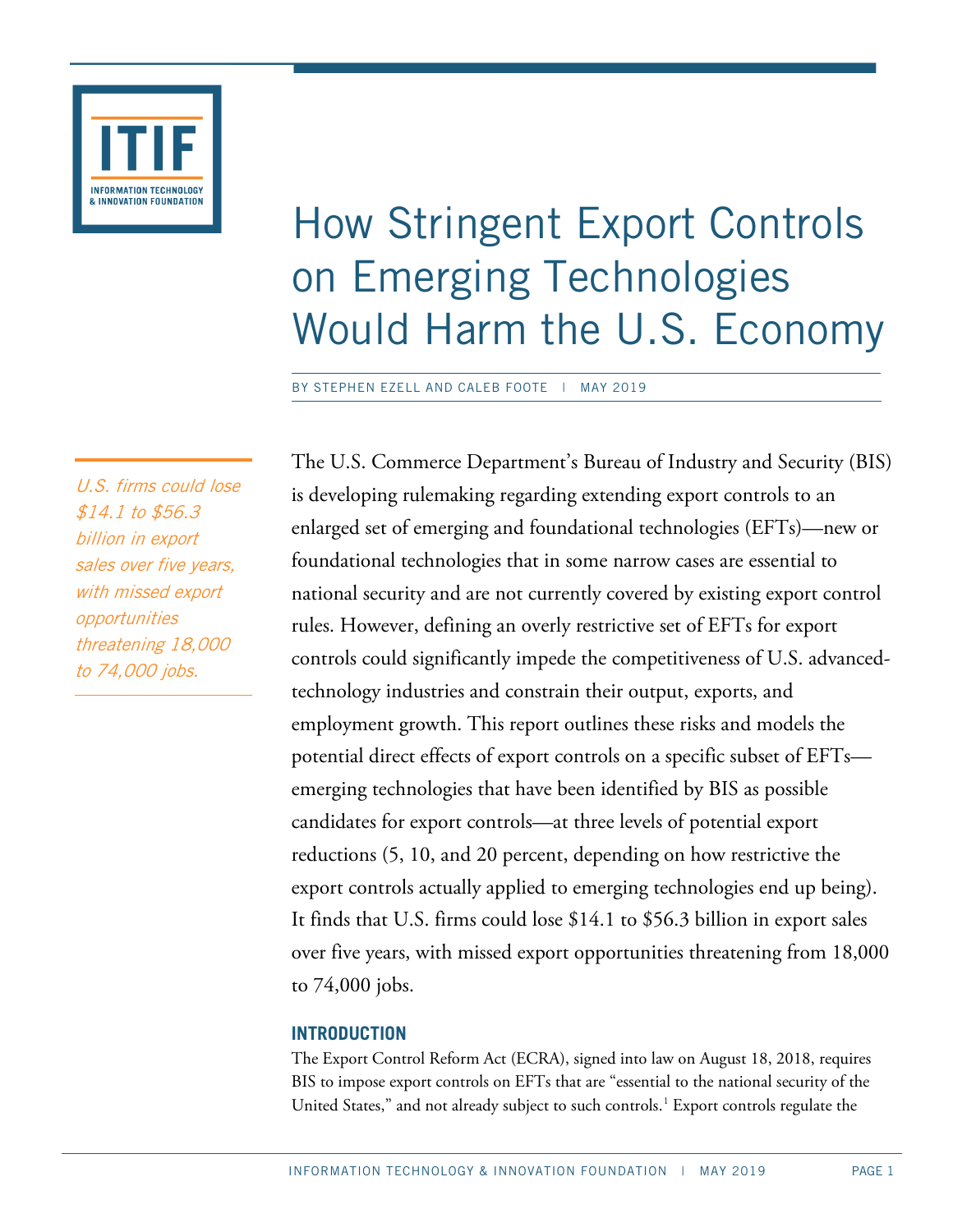shipment or transfer of controlled technologies, information, or services outside of the United States, ranging from requiring an application process to monitoring of production or an outright ban. At a minimum, BIS must institute licensing requirements for these technologies to nations in Country Group D:5—the designation for countries facing a comprehensive arms embargo—and consider a complete ban on their export to those 21 nations.[2](#page-19-1) Group D:5 countries disproportionately do not engage in significant trade with the United States. The lone exception is China, which received more than 90 percent of U.S. exports among the countries in this group in  $2018<sup>3</sup>$  $2018<sup>3</sup>$  $2018<sup>3</sup>$  Congress has explicitly voiced concern over China, stating that export controls are needed "to protect U.S. technologies from aggressive attempts by China and other countries to obtain those technologies using both legal and illicit means."[4](#page-19-3)

Part of Congress's motivation for taking this step was to address the forced transfer of these technologies to China, particularly through joint ventures. Rather than include it through the reform of the Committee on Foreign Investment in the United States (CFIUS), Congress chose to use the export control regime. As such, firms in the United States may neither sell nor engage in a transfer or joint venture with any of these Group D:5 nations for any technology included by BIS on the export control list. The challenge, however, is that while exporting technology products to a nation such as China usually boosts U.S. competitiveness in advanced industries—something that supports U.S. national security technology transfer often does not. Designating a technology on the control list thus limits both exports and transfer of that technology. However, limiting exports would reduce output and competitiveness of advanced industry firms in the United States, while also reducing jobs.

In ECRA, Congress did not define what constitutes either emerging or foundational technologies, leading BIS to issue a request for comment (in the form of an advanced notice of proposed rulemaking "ANPRM" published in the *Federal Register* on November 19, 2018) on 14 categories of technology being considered for potential designation as emerging technologies, with an additional list of foundational technologies forthcoming.<sup>[5](#page-19-4)</sup> What will qualify as foundational technologies is unknown at this point, although they may include certain key commodities or technologies that today are lesser controlled and which may not require a license or could go under a license-exception mechanism. The categories BIS is considering for defining as emerging technologies are:<sup>6</sup>

- Biotechnology (e.g., nanobiology, synthetic biology, genomic and genetic engineering, and neurotech);
- Artificial intelligence (AI) and machine learning technology (e.g., neural networks and deep learning, evolution and genetic computation, reinforcement learning, computer vision, expert systems, speech and audio processing, natural language processing, planning, audio and video manipulation technologies, AI cloud technologies, and AI chipsets);
- Position, Navigation, and Timing technology;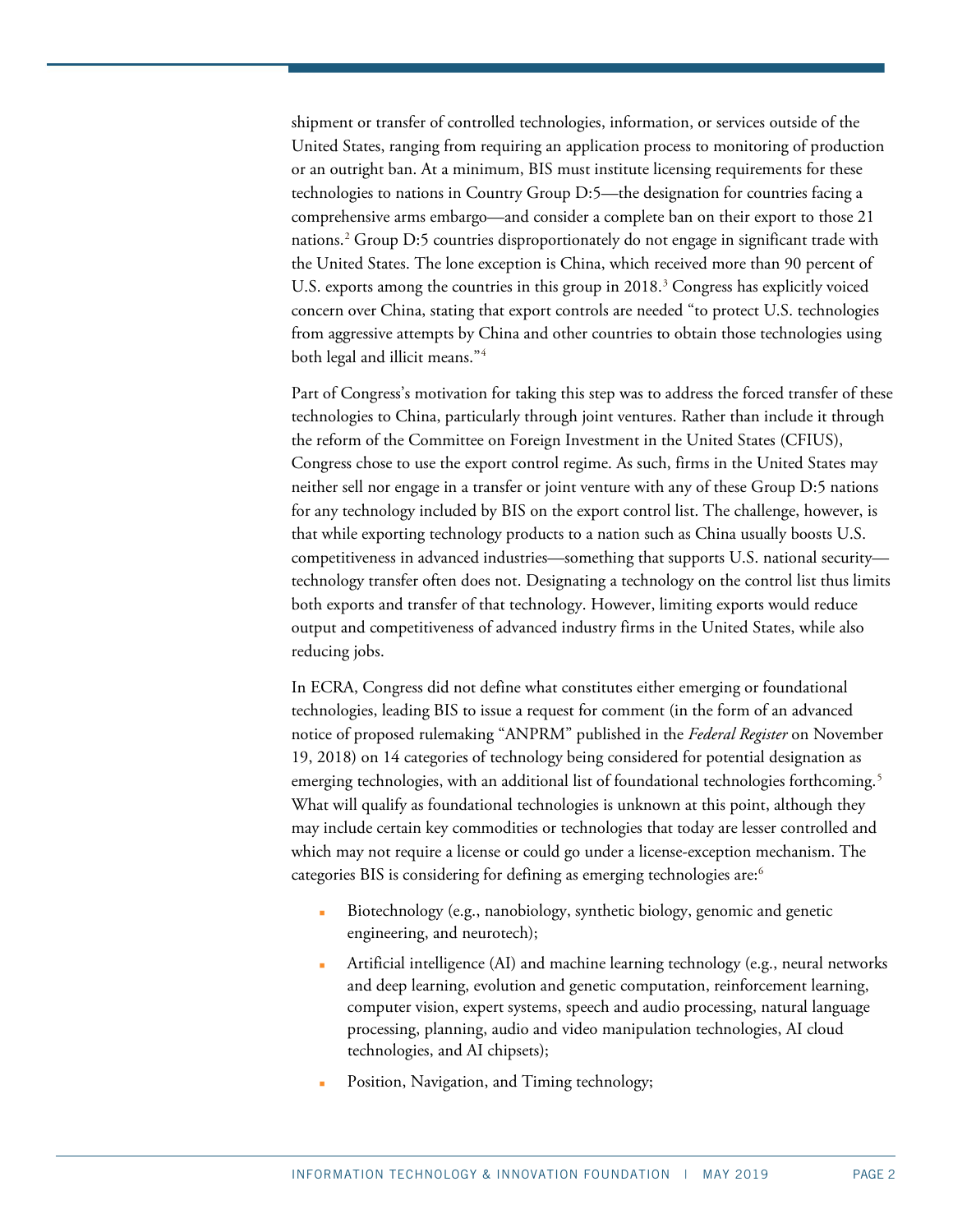- Microprocessor technology (e.g., systems-on-chip) and stacked memory on chip);
- Advanced computing technology (e.g., memory-centric logic);
- Data analytics technology (e.g., visualization, automated analysis algorithms, and context-aware computing);
- Quantum information and sensing technology (e.g., quantum computing, quantum encryption, and quantum sensing);
- Logistics technology (e.g., mobile electric power, modeling and simulation, total asset visibility, and distribution-based logistics systems);
- Additive manufacturing;
- Robotics (e.g., micro-drone and micro-robotic systems, swarming technology, selfassembling robots, molecular robotics, robot compliers, and smart dust);
- Brain-computer interfaces (e.g., neural-controlled interfaces, mind-machine interfaces, direct neural interfaces, and brain-machine interfaces);
- Hypersonics (e.g., flight-control algorithms, propulsion technologies, thermalprotection systems, and specialized materials);
- Advanced materials (e.g., adaptive camouflage, functional textiles, and biomaterials); and
- Advanced surveillance technologies (e.g., faceprint and voiceprint technologies).

Advanced technologies—including those identified in this report for possible designation as emerging technologies—increasingly shape competitive advantage for nations across the globe. Limiting U.S. exports thereof would make it more difficult for U.S. firms in the race for global innovation advantage. Increased advanced-technology exports help U.S. companies, and thereby the U.S. economy, maintain its competitive position in two ways. First, they enable greater sales and, by extension, reinvestment in research and development (R&D) of next-generation technologies by U.S. companies. Second, they reduce the sales for foreign competitors, including in competitor countries, making it more difficult for them to progress and innovate.<sup>[7](#page-19-6)</sup>

While the objective of protecting U.S. national security is laudable and critical—and export controls on some very specific EFTs could play an important role toward that goal, such as preventing the spread of AI-enabled advanced weapon systems—there are several dangers in implementing broad restrictions on the sale of EFTs. Imposing export controls necessarily harms domestic firms in the short run, reducing their sales and thus their ability to reinvest profits in the R&D that enables them to continue to innovate and to create the high-paying, tech-based jobs associated with cutting-edge technology sectors. Further, imposing export controls on technologies that are globally available from foreign firms does not significantly slow the adoption of those technologies by potential adversaries, but it does redirect revenues from firms in the United States to their foreign competitors, which hampers U.S. competitiveness.

While the objective of protecting U.S. national security is laudable and critical, there are several dangers in implementing broad restrictions on the sale of emerging and foundational technologies.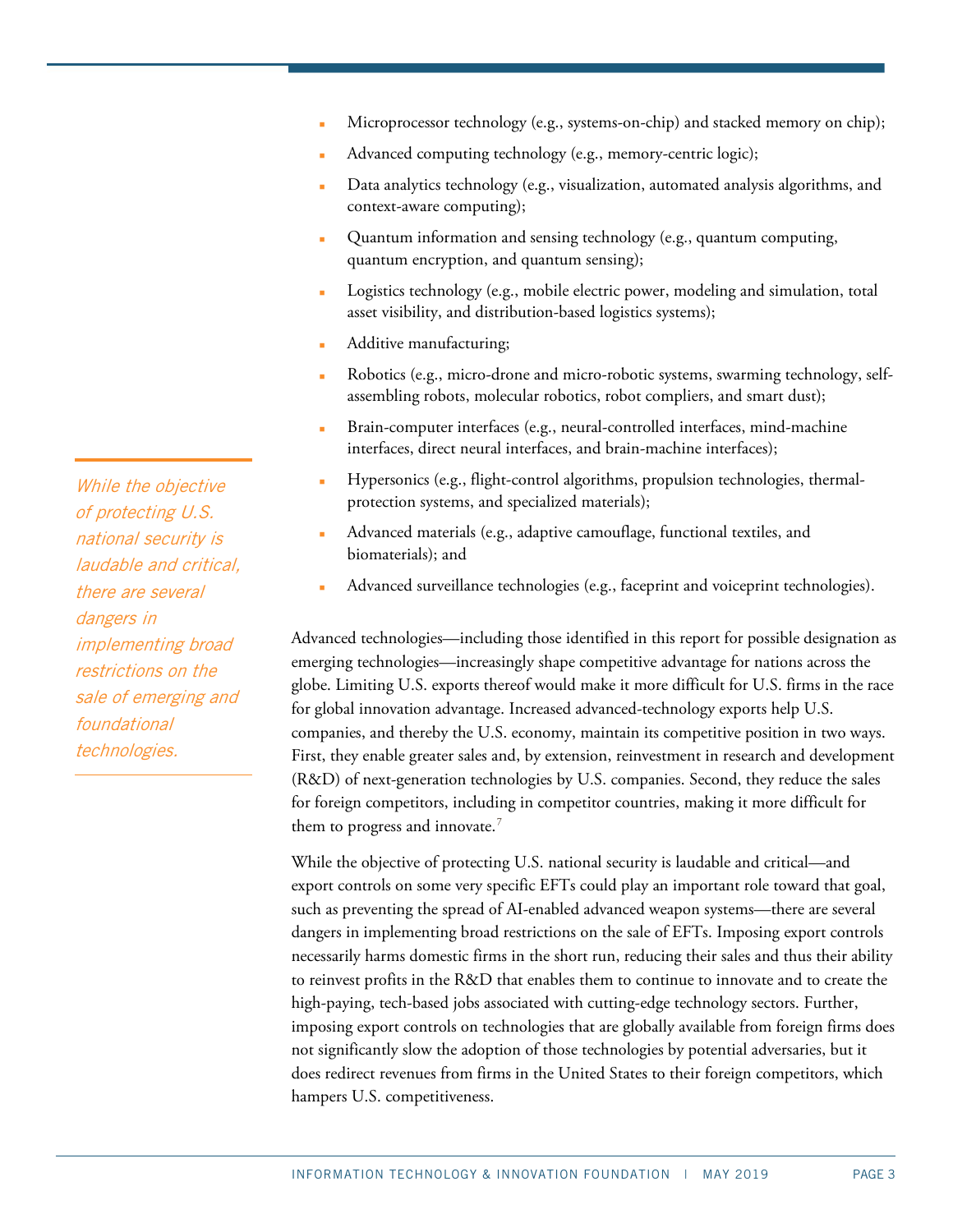Moreover, it's increasingly uncommon for U.S. firms to be so far ahead of the rest of the world in advanced technologies that these technologies are not available outside the United States. For instance, in a March 2019 report, "Is China Catching Up to the United States in Innovation?" the Information Technology and Innovation Foundation (ITIF) demonstrated that China is far less reliant on copying than it once was, surpassing the United States across many indicators of innovation, including per capita computer science and engineering degrees, and fielding the greatest number of supercomputers rated among the 500 most powerful in the world.<sup>[8](#page-19-7)</sup> From advanced manufacturing to AI, many nations, including China, are positioning themselves to become leaders in emerging technologies.<sup>[9](#page-19-8)</sup>

Overly broad export controls on emerging technologies can also slow product development processes by adding steps, such as the need to secure deemed-export licenses for employees or technology-transfer licenses for partners or subsidiaries. Such extra steps can delay U.S. firms in getting innovative products to market, thus harming their competitiveness. At the same time, export controls can limit the ability of U.S. companies to attract international talent and hire the most-qualified engineers. In the most extreme cases, certain U.S. companies may elect to not develop a technology due to the added burden of export controls.[10](#page-19-9) Similarly, U.S. companies could be excluded from value chains involved in the development of next-generation products or services if a foreign enterprise (whether Asiaor Europe-headquartered, for instance) were to harbor concerns that a lack of clarity about export controls would potentially make the U.S. enterprise an unreliable partner.

Even where the United States might still be far enough ahead to keep new technologies away from potential antagonists, overly broad export-control restrictions still raise serious concerns. In many sectors, what constitutes "state of the art" changes too rapidly for export rules to reliably and readily adapt. In these cases, broad rules risk preventing makers of fastadvancing products from adequately competing, putting them in the position of having to petition rule makers and then wait for definitional changes while competitors expand their market share selling products that may have quickly become mainstream.<sup>[11](#page-19-10)</sup>

An illustrative example of the risks involved in imposing broad export controls comes from the satellite industry. In 1998, Congress found that two U.S. satellite firms had illegally transferred sensitive data to China, and tightened export controls in response to require that all commercial satellites and related technologies be licensed.<sup>[12](#page-19-11)</sup> The significant regulatory burden and uncertainty caused by these controls led not only to foreign satellites being preferred, but also to an effort to fully avoid U.S. partnership and controlled materials by organizations including the European Space Agency.<sup>[13](#page-19-12)</sup> A drastic decline in U.S. enterprises' competitiveness followed, with a 2007 Department of Defense study finding that the U.S. market share for commercial communications satellites had fallen by 19 percent, with \$2.4 billion in lost sales directly attributable to export controls between 2003 and 2006.[14](#page-19-13) Worse still, BIS conducted a survey in 2014 in the process of loosening export controls on commercial satellites, finding that nearly one-third of U.S. firms impacted by satellite controls altered their R&D expenditures to avoid developing controlled technologies.[15](#page-19-14) This helps explain why, despite loosened export controls, U.S.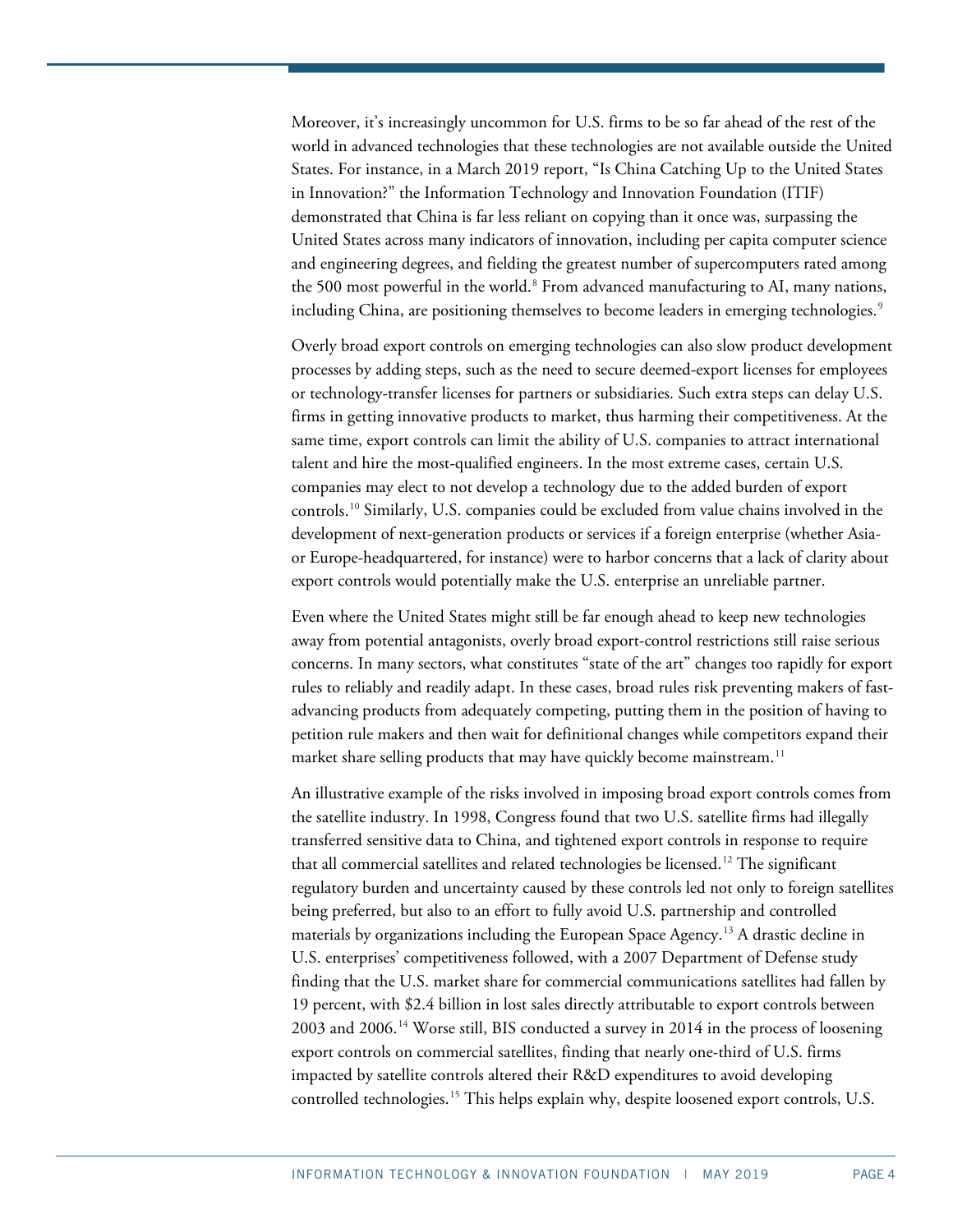firms have not significantly rebounded, only increasing their market share from 41 percent in the early 2000s to 44 percent in 20[16](#page-19-15).<sup>16</sup>

Imposing strict export controls across communications satellites broadly, rather than on narrow technologies with specific military applications, both failed to prevent China (and others) from gaining the technology to develop its own satellite industry and left U.S. firms ill-equipped to innovate for the future. Moreover, U.S. industry lost out in joint development projects, as the uncertainty wrought by the excessive export controls made U.S. industry to be considered a potentially unreliable partner. Accordingly, export controls should be narrowly construed and tailored to the specific purpose of limiting the proliferation of technologies that are vital to securing a military or national-security advantage for the United States. When they attempt to stifle the development of foreign industries more broadly, export controls are likely to fail, while simultaneously stripping U.S. firms of the resources to develop future technologies that are more directly vital to national security.

#### **METHODOLOGY**

In order to quantify the potential economic and employment impact to the United States of overly broad export controls, ITIF estimated these effects at both the industry and national and state levels. The evolving definitions and nascent nature of the emerging technologies designation preclude the use of detailed data, such that ITIF used the North American Industry Classification System (NAICS) to identify 12 sectors that rely on or are developing technologies referenced by BIS:

- 3254 (Pharmaceutical and Medicine Manufacturing);
- 3332 (Industrial Machinery Manufacturing);
- 3341 (Computer and Peripheral Equipment Manufacturing);
- 33422 (Radio and Television Broadcasting and Wireless Communications Equipment Manufacturing);
- 3344 (Semiconductor and Other Electronic Component Manufacturing);
- 3345 (Navigational, Measuring, Electromedical, and Control Instruments Manufacturing);
- 3364 (Aerospace Product and Parts Manufacturing);
- 3391 (Medical Equipment and Supplies Manufacturing);
- 5112 (Software Publishers);
- 5182 (Data Processing, Hosting, and Related Services);
- 5415 (Computer Systems Design and Related Services); and
- 54171 (Research and Development in the Physical, Engineering, and Life Sciences).

When they attempt to stifle the development of foreign industries more broadly, export controls are likely to fail, while simultaneously stripping U.S. firms of the resources to develop future technologies that are more directly vital to national security.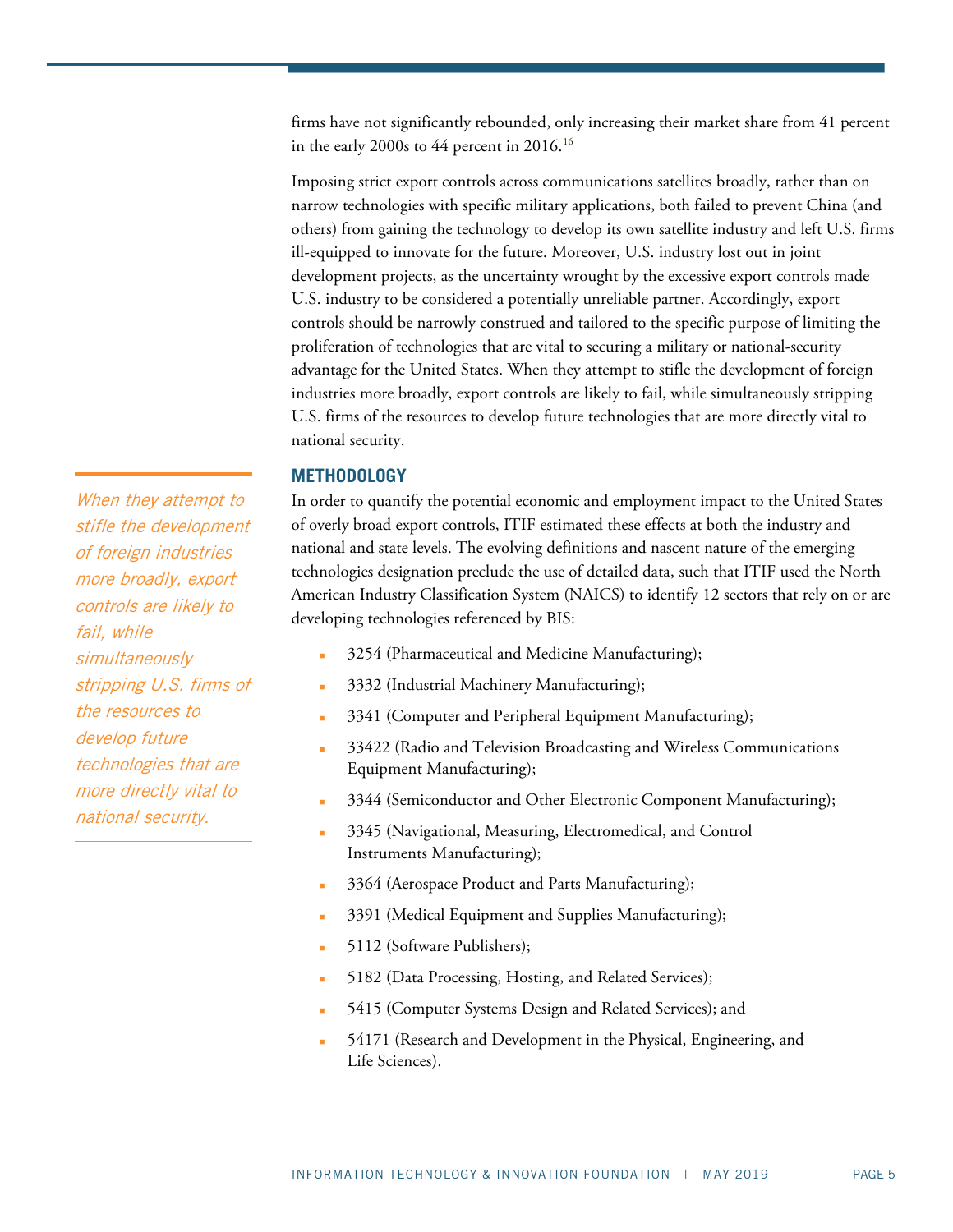U.S. exports to Group D:5 countries in 2013 and 2018 were determined for the first eight sectors using the Census Bureau's USA Trade Online tool.<sup>[17](#page-20-0)</sup> However, the Census Bureau lacks data for NAICS 5112, 5182, 5415, and 54171, as it does not provide detailed industry data on service exports. Instead, Bureau of Economic Analysis data on exports of telecommunications, computer, and information services in 2013 and 2017 were used as an estimate of those sectors' exports.<sup>[18](#page-20-1)</sup> These sectors do not precisely target potentially affected technologies, but they do allow for an estimate of how and where the relevant industries engage in global trade.

The most recent data from these sources is used as a baseline to calculate first the overall output and exports, and then the potential 5-, 10-, or 20-percent reduction in exports from the selected sectors to Group D:5 nations that could be caused by export controls. In other words, the methodology examines what the effects would be if 5, 10, or 20 percent of the products in certain categories (e.g., Semiconductor and Other Electronic Component Manufacturing) were deemed as emerging technologies and thus ineligible for export. Growth between 2013 and 2018 in each sector was used as a baseline to forecast each sector's growth over the next five years, providing an estimate for the impact of different implementations of this policy into the future.

In terms of employment impact, the International Trade Administration has estimated that an average of 5,744 jobs are supported by every \$1 billion in high-tech exports (including direct and indirect employment effects). ITIF used this estimate to calculate the number of jobs threatened by possible export controls on emerging technologies, again calculated at each of the three reduction levels.<sup>[19](#page-20-2)</sup>

To approximate the distribution of this effect across U.S. states, ITIF utilized both statelevel goods-exports data for the NAICS sectors from the Trade Online tool, and high-tech services-exports data from The Trade Partnership, a consultancy, in a manner analogous to how ITIF applied it in prior reports, including "The 2017 State New Economy Index" and "High-Tech Nation: How Technological Innovation Shapes America's 435 Congressional Districts."<sup>[20](#page-20-3)</sup> From this, each state's percentage of total U.S. high-tech exports was calculated and multiplied by the previously calculated national impact of potential export controls. In other words, the report assumes that the impacts of any control on a particular emerging technology effect the firms in that industry equally in each state. Moreover, for analysis at the state level, the report assumes that restrictions would be for particular levels of output for all industries. Clearly, any restrictions would be more targeted, thereby changing the actual state impacts.

#### **RESULTS AND ANALYSIS**

[Table 1](#page-6-0) provides data regarding current U.S. exports to covered countries (China and other Group D:5 nations) in comparison with total U.S. exports to the world in 2013 and 2018. Over this period, total U.S. exports grew by 5.4 percent, from nearly \$1.6 trillion to nearly \$1.7 trillion, while exports to covered countries fell by \$9.6 billion, which was predominantly driven by declines in exports to countries other than China. Exports of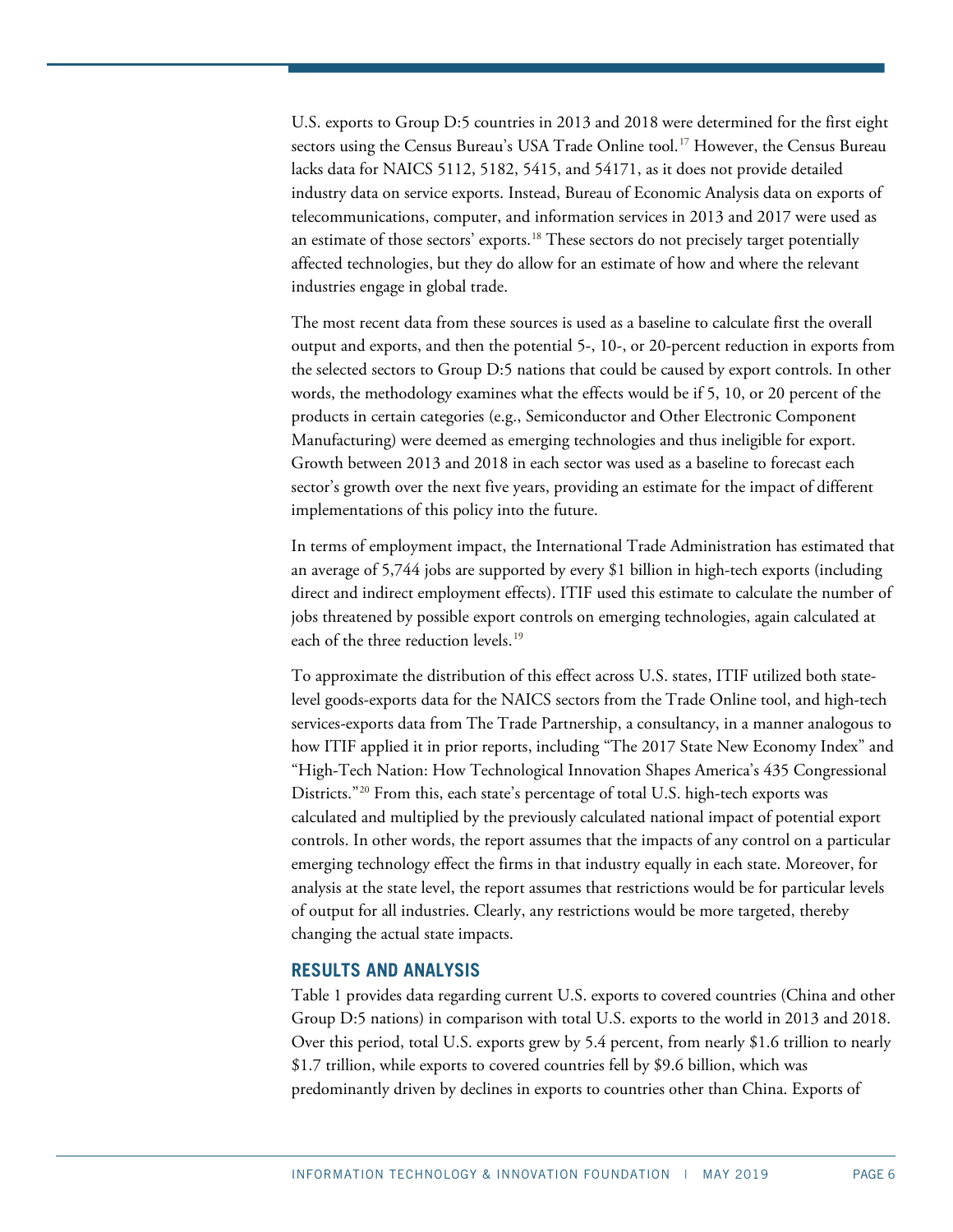covered high-tech goods grew more quickly from 2013 to 2018 (by 13.4 percent) than total exports—especially to China, where U.S. high-tech exports grew by 41.7 percent. However, U.S. high-tech exports to other covered countries significantly decreased over this period, falling by nearly 70 percent, from \$3.9 billion to \$1.2 billion. A smaller proportion of information and communications technology (ICT) service exports went to covered nations, yet they exhibited similar trends to covered goods, with dramatic Chinese growth (92.5 percent) and decline elsewhere (80.3 percent) from 2013 to 2017, albeit from very small bases.

|                                          | <b>All Goods</b> |         |       | <b>Covered Goods</b> | <b>ICT Services</b> |      |  |
|------------------------------------------|------------------|---------|-------|----------------------|---------------------|------|--|
|                                          | 2013             | 2018    | 2013  | 2018                 | 2013                | 2017 |  |
| Worldwide<br>Total                       | 1,578.5          | 1,664.1 | 407.9 | 462.5                | 34.4                | 42.2 |  |
| China                                    | 121.7            | 120.3   | 32.9  | 46.6                 | 0.5                 | 1.0  |  |
| <b>Other Group</b><br><b>D:5 Nations</b> | 21.2             | 13.0    | 3.9   | 1.2                  | 1.1                 | 0.2  |  |

<span id="page-6-0"></span>

|  |  | Table 1: U.S. exports to countries facing export controls (\$ billions) $^{21}$ |  |  |  |
|--|--|---------------------------------------------------------------------------------|--|--|--|
|--|--|---------------------------------------------------------------------------------|--|--|--|

<span id="page-6-1"></span>[Table 2](#page-6-1) estimates the range of direct economic impacts stringent export control restrictions on emerging technologies could cause, calculating the effect of restrictions that reduce exports from the selected high-tech sectors to the covered nations by 5, 10, or 20 percent. If export controls in the identified sectors affected, on average, 5 percent of current exports, firms in the United States would lose \$2.4 billion in sales in the first year, thereby threatening more than 14,000 U.S. jobs that are supported by current exports. At 10 percent and 20 percent, these figures grow to \$4.9 billion and more than 28,100 jobs, and \$9.8 billion and nearly 56,300 jobs, respectively. Further, projecting from the growth in exports between 2013 and 2018, ITIF estimates that additional exports of nearly \$1 billion to more than \$3 billion would have been foregone after five years of export controls, for a total of \$14.1 billion to \$56.3 billion in lost revenue over five years, which could otherwise have supported an additional 4,400 to 17,700 jobs.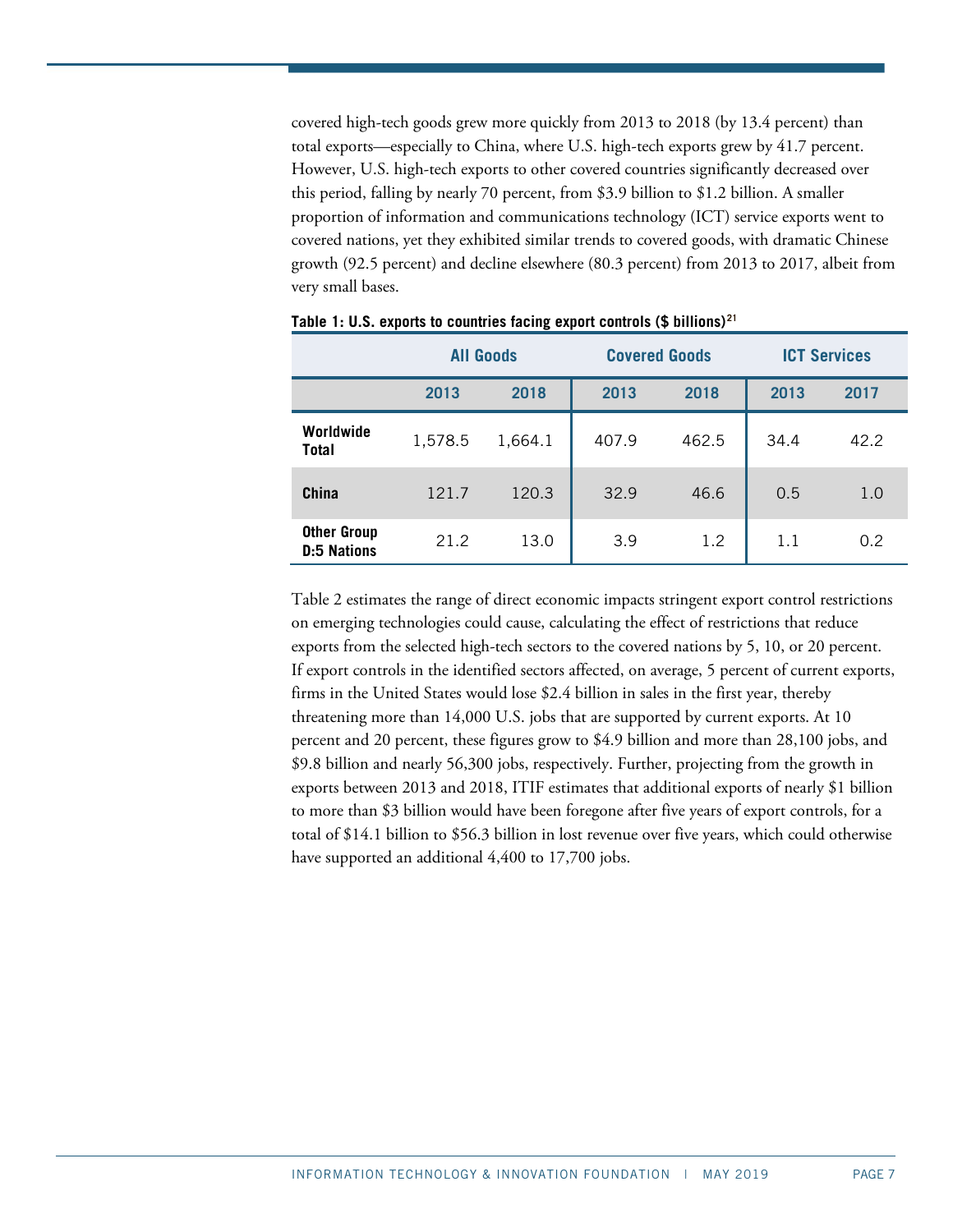|                                                    | 5 Percent | <b>10 Percent</b> | <b>20 Percent</b> |
|----------------------------------------------------|-----------|-------------------|-------------------|
| Exports (Billions),<br>Year 1                      | \$2.4     | \$4.9             | \$9.8             |
| Jobs, Year 1                                       | 14,070    | 28,140            | 56,270            |
| Exports (Billions),<br>Year 5                      | \$3.2     | \$6.4             | \$12.9            |
| <b>Cumulative Exports</b><br>(Billions), Years 1-5 | \$14.1    | \$28.2            | \$56.3            |
| Jobs, Year 5                                       | 18,500    | 37,000            | 73,990            |

| Table 2: Direct economic losses by magnitude of export controls <sup>22</sup> |  |  |  |  |
|-------------------------------------------------------------------------------|--|--|--|--|
|                                                                               |  |  |  |  |

The aerospace sector faces the largest risk, with 38 percent of total exports, potentially losing more than \$900 million to \$3.7 billion in exports, which support approximately 5,300 to 21,400 jobs.

<span id="page-7-0"></span>[Table 3](#page-7-0) breaks down by industry the year one impacts of the different levels of export controls presented in table 2. Losses to the ICT services sectors represent only 2.4 percent of total losses, with \$59 million in lost exports and about 340 jobs threatened if restrictions reduce exports by 5 percent, two-thirds of which come from the computer services sector. In contrast, the aerospace sector faces the largest risk, with 38 percent of total exports, potentially losing more than \$900 million to \$3.7 billion in exports, which support approximately 5,300 to 21,400 jobs. The next four sectors—semiconductors; navigation, measurement, and control instruments; industrial machinery; and pharmaceuticals represent a slightly larger share of exports, collectively risking losses of approximately \$1.1 billion to \$4.5 billion in exports in the first year of the 5 and 20 percent scenarios, supporting 6,500 to 26,100 jobs. Medical equipment, computers, and wireless communications are significantly smaller, accounting for only \$324 million of lost exports in the 5 percent scenario—but even those exports currently support nearly 1,900 jobs, with an additional 5,600 jobs threatened if export controls reduced 20 percent of current exports.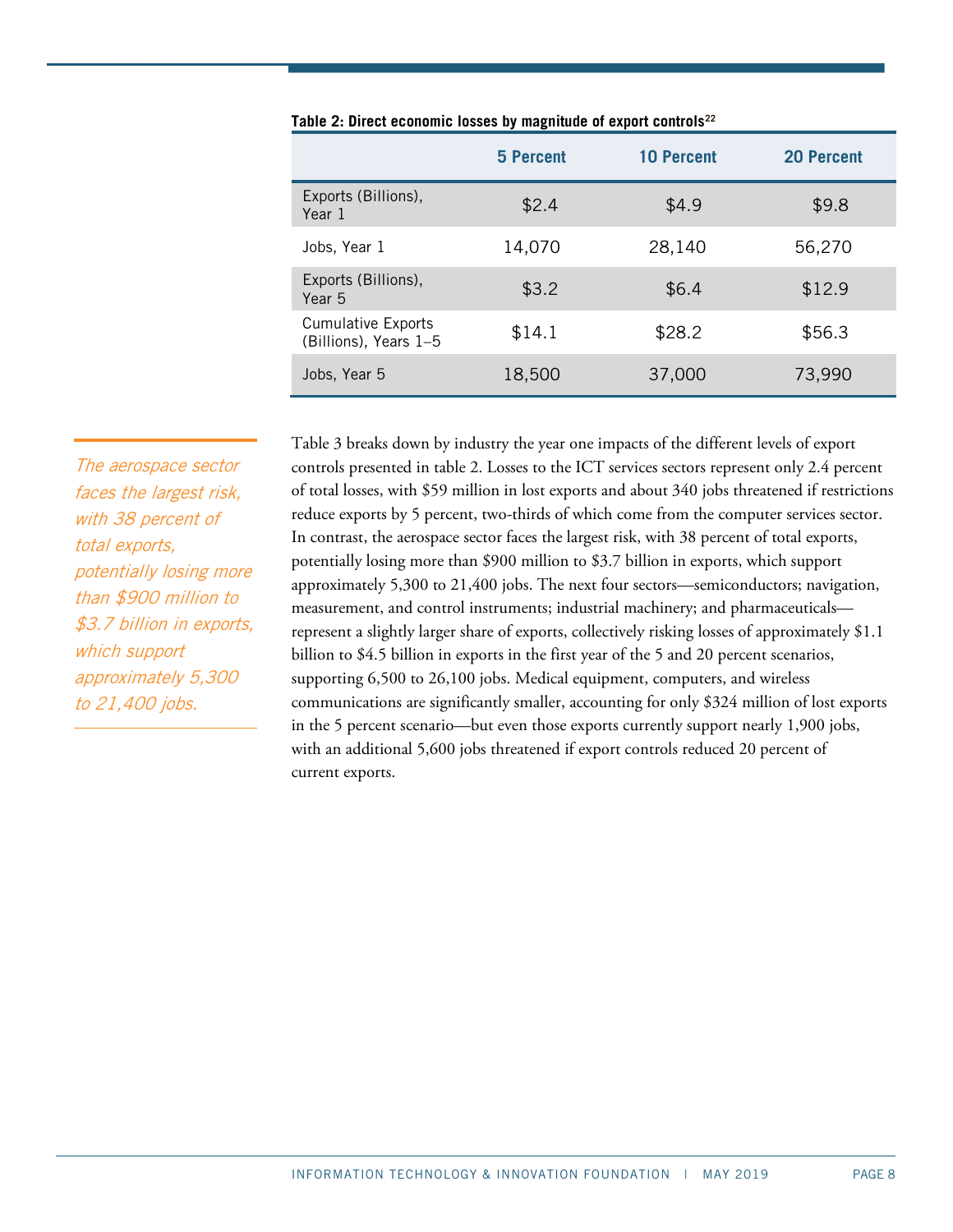|                                                           | <b>5 Percent</b>             |             | <b>10 Percent</b>            |             | <b>20 Percent</b>            |             |
|-----------------------------------------------------------|------------------------------|-------------|------------------------------|-------------|------------------------------|-------------|
|                                                           | <b>Exports</b><br>(Millions) | <b>Jobs</b> | <b>Exports</b><br>(Millions) | <b>Jobs</b> | <b>Exports</b><br>(Millions) | <b>Jobs</b> |
| Pharmaceuticals                                           | \$206                        | 1,185       | \$413                        | 2,370       | \$825                        | 4,739       |
| Industrial<br>Machinery                                   | \$224                        | 1,286       | \$448                        | 2,572       | \$896                        | 5,144       |
| Computers                                                 | \$120                        | 688         | \$240                        | 1,377       | \$479                        | 2,753       |
| Wireless<br>Communications                                | \$67                         | 386         | \$134                        | 772         | \$269                        | 1,544       |
| Semiconductors                                            | \$397                        | 2,281       | \$794                        | 4,561       | \$1,588                      | 9,122       |
| Navigation,<br>Measurement,<br>and Control<br>Instruments | \$310                        | 1,779       | \$619                        | 3,558       | \$1,239                      | 7,116       |
| Aerospace                                                 | \$930                        | 5,339       | \$1,859                      | 10,679      | \$3,718                      | 21,358      |
| Medical<br>Equipment                                      | \$137                        | 789         | \$275                        | 1,577       | \$549                        | 3,154       |
| <b>Telecom Services</b>                                   | \$12                         | 68          | \$24                         | 137         | \$48                         | 273         |
| Computer<br><b>Services</b>                               | \$39                         | 221         | \$77                         | 442         | \$154                        | 885         |
| Information<br><b>Services</b>                            | \$8                          | 46          | \$16                         | 92          | \$32                         | 184         |

**Table 3: Direct economic losses by magnitude of export controls and industry after one year[23](#page-20-6)**

Tables 4, 5, and 6 break down the estimated impact of export controls on emerging technologies by U.S. state at the 5-, 10-, and 20-percent reduction levels, respectively. California, Texas, and Washington would experience the greatest losses by a wide margin, as they together account for 41.7 percent of the United States' high-tech exports and individually face the potential of losing as much as \$1.8 billion and 10,340 jobs, \$1.2 billion and 6,990 jobs, and \$1.1 billion and 6,150 jobs, respectively, in the first year of export controls. Florida, Massachusetts, New York, Kentucky, Illinois, Georgia, and Indiana round out the 10 states facing the largest impact, each of which would lose over 1,100 more jobs in the 20 percent scenario than in the 5 percent scenario in the first year.

California, Texas, and Washington would experience the greatest losses by a wide margin, as they together account for 41.7 percent of the United States' hightech exports.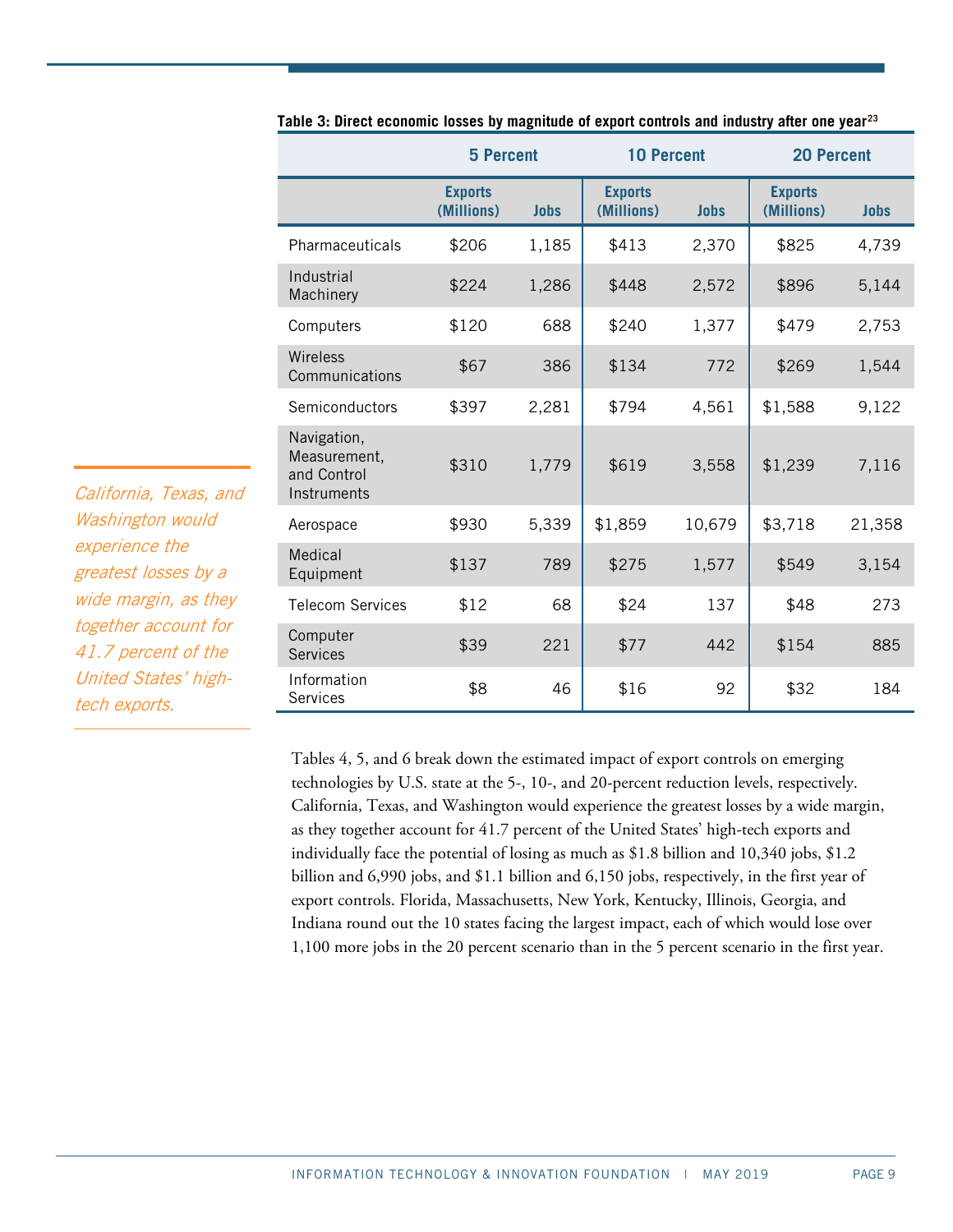|                         | % of U.S.<br><b>High-tech</b><br><b>Exports</b> | Exports,<br>Year 1<br>(Millions) | Jobs,<br>Year 1 | Exports,<br>Year 5<br>(Millions) | Jobs,<br>Year <sub>5</sub> |
|-------------------------|-------------------------------------------------|----------------------------------|-----------------|----------------------------------|----------------------------|
| Alabama                 | 0.6                                             | \$14.5                           | 83              | \$19.0                           | 109                        |
| Alaska                  | 0.0                                             | \$0.4                            | $\mathbf{2}$    | \$0.5                            | 3                          |
| Arizona                 | 2.1                                             | \$50.3                           | 289             | \$66.2                           | 380                        |
| Arkansas                | 0.3                                             | \$8.0                            | 46              | \$10.6                           | 61                         |
| California              | 18.4                                            | \$450.2                          | 2,586           | \$591.9                          | 3,400                      |
| Colorado                | 1.1                                             | \$26.6                           | 153             | \$34.9                           | 201                        |
| Connecticut             | 2.0                                             | \$49.8                           | 286             | \$65.5                           | 376                        |
| Delaware                | 0.4                                             | \$10.8                           | 62              | \$14.2                           | 82                         |
| District of<br>Columbia | 0.2                                             | \$4.3                            | 25              | \$5.7                            | 33                         |
| Florida                 | 4.4                                             | \$108.6                          | 624             | \$142.8                          | 820                        |
| Georgia                 | 3.0                                             | \$72.3                           | 415             | \$95.1                           | 546                        |
| Hawaii                  | 0.0                                             | \$0.3                            | $\overline{c}$  | \$0.4                            | 3                          |
| Idaho                   | 0.4                                             | \$9.0                            | 52              | \$11.8                           | 68                         |
| <b>Illinois</b>         | 3.0                                             | \$72.4                           | 416             | \$95.2                           | 547                        |
| Indiana                 | 2.6                                             | \$64.7                           | 372             | \$85.1                           | 489                        |
| lowa                    | 0.3                                             | \$7.1                            | 41              | \$9.3                            | 54                         |
| Kansas                  | 0.7                                             | \$17.5                           | 100             | \$23.0                           | 132                        |
| Kentucky                | 3.1                                             | \$75.6                           | 434             | \$99.4                           | 571                        |
| Louisiana               | 0.1                                             | \$2.1                            | 12              | \$2.8                            | 16                         |
| Maine                   | 0.1                                             | \$3.5                            | 20              | \$4.6                            | 27                         |
| Maryland                | 1.1                                             | \$26.8                           | 154             | \$35.2                           | 202                        |
| Massachusetts           | 4.0                                             | \$98.7                           | 567             | \$129.8                          | 746                        |
| Michigan                | 1.1                                             | \$28.1                           | 161             | \$36.9                           | 212                        |
| Minnesota               | 1.7                                             | \$40.4                           | 232             | \$53.2                           | 305                        |
| Mississippi             | 0.5                                             | \$11.1                           | 64              | \$14.6                           | 84                         |
| Missouri                | 0.6                                             | \$15.8                           | 91              | \$20.7                           | 119                        |
| Montana                 | 0.0                                             | \$1.1                            | $\overline{7}$  | \$1.5                            | 9                          |
| Nebraska                | 0.2                                             | \$4.7                            | 27              | \$6.1                            | 35                         |
| Nevada                  | 0.5                                             | \$11.2                           | 64              | \$14.7                           | 84                         |

**Table 4: State-level impact of 5 percent export restrictions on high-tech exports[24](#page-20-7)**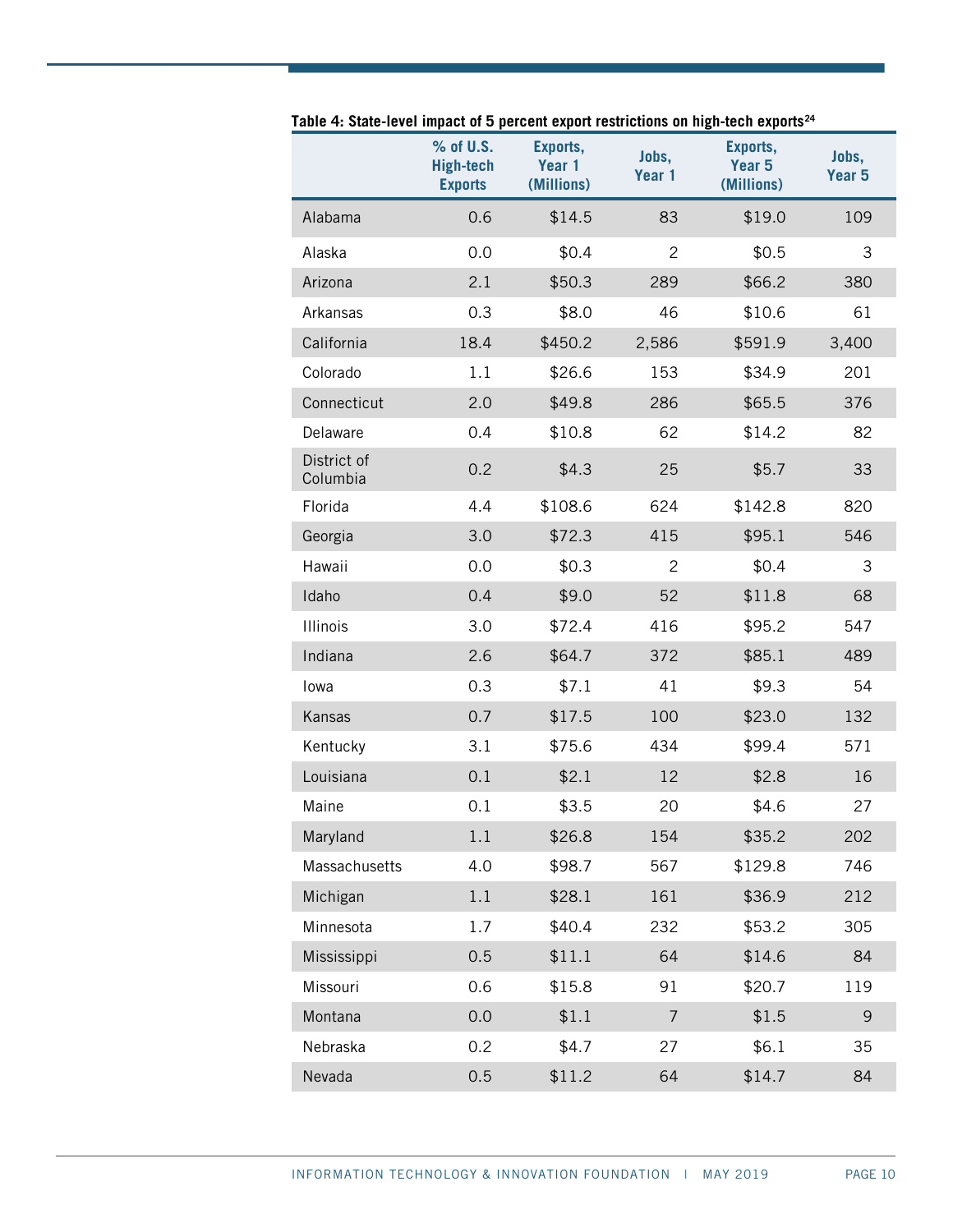| <b>New</b><br>Hampshire | 0.6  | \$15.2  | 87             | \$20.0  | 115            |
|-------------------------|------|---------|----------------|---------|----------------|
| New Jersey              | 2.3  | \$56.7  | 326            | \$74.6  | 429            |
| New Mexico              | 0.5  | \$12.2  | 70             | \$16.1  | 92             |
| New York                | 3.2  | \$77.9  | 447            | \$102.4 | 588            |
| North Carolina          | 2.6  | \$64.5  | 371            | \$84.9  | 487            |
| North Dakota            | 0.0  | \$1.0   | 5              | \$1.2   | $\overline{7}$ |
| Ohio                    | 2.2  | \$53.8  | 309            | \$70.8  | 407            |
| Oklahoma                | 0.3  | \$7.7   | 44             | \$10.2  | 58             |
| Oregon                  | 2.6  | \$62.8  | 361            | \$82.6  | 474            |
| Pennsylvania            | 2.4  | \$58.0  | 333            | \$76.2  | 438            |
| Rhode Island            | 0.1  | \$2.0   | 12             | \$2.7   | 15             |
| South Carolina          | 1.8  | \$43.3  | 249            | \$56.9  | 327            |
| South Dakota            | 0.0  | \$0.3   | $\overline{2}$ | \$0.4   | $\overline{c}$ |
| Tennessee               | 1.8  | \$44.3  | 255            | \$58.3  | 335            |
| Texas                   | 12.4 | \$304.3 | 1,748          | \$400.1 | 2,298          |
| Utah                    | 0.8  | \$19.6  | 113            | \$25.8  | 148            |
| Vermont                 | 0.4  | \$9.6   | 55             | \$12.7  | 73             |
| Virginia                | 1.3  | \$30.9  | 178            | \$40.7  | 234            |
| Washington              | 10.9 | \$267.8 | 1,538          | \$352.1 | 2,023          |
| West Virginia           | 0.1  | \$1.9   | 11             | \$2.5   | 14             |
| Wisconsin               | 1.2  | \$29.2  | 168            | \$38.4  | 221            |
| Wyoming                 | 0.0  | \$0.1   | $\overline{0}$ | \$0.1   | $\mathbf{1}$   |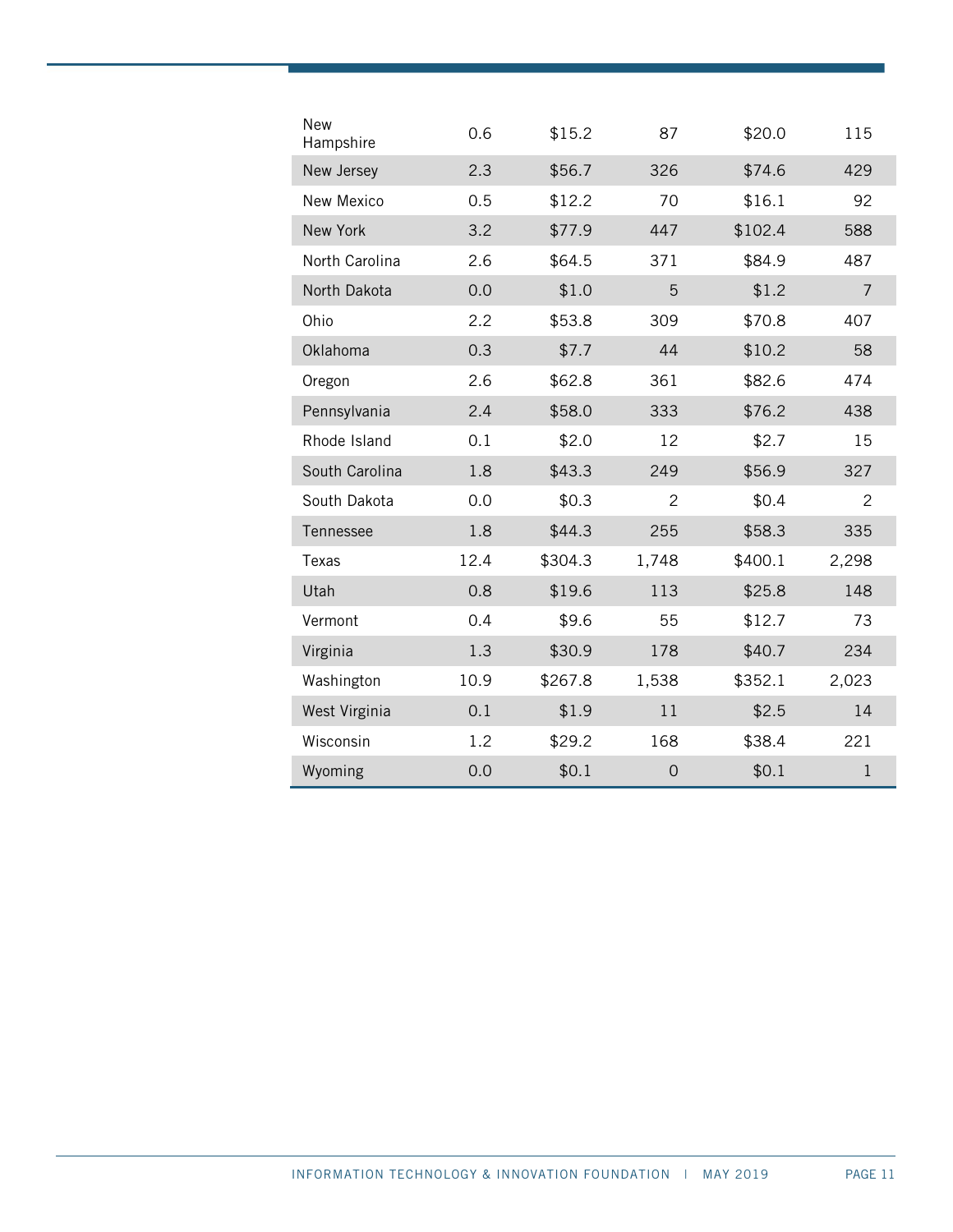|                         | % of U.S.<br><b>High-tech</b><br><b>Exports</b> | Exports,<br>Year 1<br>(Millions) | Jobs,<br>Year 1 | Exports,<br>Year <sub>5</sub><br>(Millions) | Jobs,<br>Year <sub>5</sub> |
|-------------------------|-------------------------------------------------|----------------------------------|-----------------|---------------------------------------------|----------------------------|
| Alabama                 | 0.6                                             | \$28.9                           | 166             | \$38.0                                      | 218                        |
| Alaska                  | 0.0                                             | \$0.8                            | 4               | \$1.0                                       | 6                          |
| Arizona                 | 2.1                                             | \$100.7                          | 578             | \$132.4                                     | 760                        |
| Arkansas                | 0.3                                             | \$16.1                           | 92              | \$21.1                                      | 121                        |
| California              | 18.4                                            | \$900.4                          | 5,172           | \$1,183.8                                   | 6,800                      |
| Colorado                | 1.1                                             | \$53.1                           | 305             | \$69.8                                      | 401                        |
| Connecticut             | 2.0                                             | \$99.7                           | 573             | \$131.1                                     | 753                        |
| Delaware                | 0.4                                             | \$21.6                           | 124             | \$28.4                                      | 163                        |
| District of<br>Columbia | 0.2                                             | \$8.7                            | 50              | \$11.4                                      | 65                         |
| Florida                 | 4.4                                             | \$217.2                          | 1,248           | \$285.6                                     | 1,640                      |
| Georgia                 | 3.0                                             | \$144.6                          | 831             | \$190.1                                     | 1,092                      |
| Hawaii                  | 0.0                                             | \$0.7                            | 4               | \$0.9                                       | 5                          |
| Idaho                   | 0.4                                             | \$17.9                           | 103             | \$23.6                                      | 136                        |
| Illinois                | 3.0                                             | \$144.8                          | 832             | \$190.4                                     | 1,094                      |
| Indiana                 | 2.6                                             | \$129.5                          | 744             | \$170.3                                     | 978                        |
| lowa                    | 0.3                                             | \$14.2                           | 81              | \$18.6                                      | 107                        |
| Kansas                  | 0.7                                             | \$34.9                           | 201             | \$45.9                                      | 264                        |
| Kentucky                | 3.1                                             | \$151.2                          | 869             | \$198.9                                     | 1,142                      |
| Louisiana               | 0.1                                             | \$4.3                            | 25              | \$5.6                                       | 32                         |
| Maine                   | 0.1                                             | \$7.0                            | 40              | \$9.2                                       | 53                         |
| Maryland                | 1.1                                             | \$53.5                           | 308             | \$70.4                                      | 404                        |
| Massachusetts           | 4.0                                             | \$197.5                          | 1,134           | \$259.7                                     | 1,492                      |
| Michigan                | 1.1                                             | \$56.1                           | 322             | \$73.8                                      | 424                        |
| Minnesota               | 1.7                                             | \$80.9                           | 465             | \$106.3                                     | 611                        |
| Mississippi             | 0.5                                             | \$22.1                           | 127             | \$29.1                                      | 167                        |
| Missouri                | 0.6                                             | \$31.6                           | 181             | \$41.5                                      | 238                        |
| Montana                 | 0.0                                             | \$2.3                            | 13              | \$3.0                                       | 17                         |
| Nebraska                | 0.2                                             | \$9.3                            | 54              | \$12.3                                      | 71                         |
| Nevada                  | 0.5                                             | \$22.3                           | 128             | \$29.3                                      | 168                        |

**Table 5: State-level impact of 10 percent export restrictions on high-tech exports[25](#page-20-8)**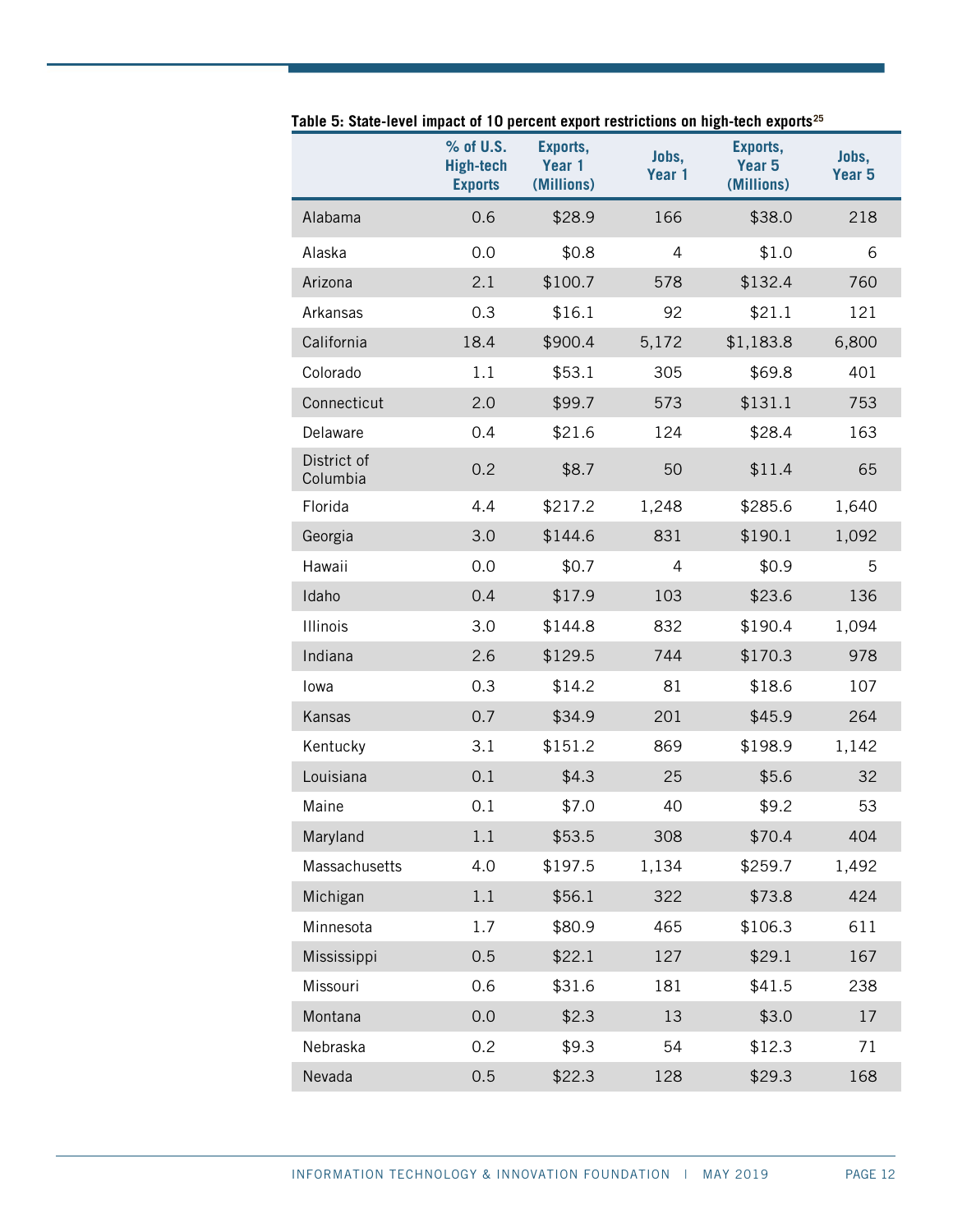| New Hampshire     | 0.6  | \$30.4  | 175          | \$40.0  | 230          |
|-------------------|------|---------|--------------|---------|--------------|
| New Jersey        | 2.3  | \$113.5 | 652          | \$149.2 | 857          |
| <b>New Mexico</b> | 0.5  | \$24.4  | 140          | \$32.1  | 184          |
| New York          | 3.2  | \$155.8 | 895          | \$204.8 | 1,177        |
| North Carolina    | 2.6  | \$129.1 | 741          | \$169.7 | 975          |
| North Dakota      | 0.0  | \$1.9   | 11           | \$2.5   | 14           |
| Ohio              | 2.2  | \$107.7 | 619          | \$141.6 | 813          |
| Oklahoma          | 0.3  | \$15.5  | 89           | \$20.3  | 117          |
| Oregon            | 2.6  | \$125.6 | 721          | \$165.1 | 949          |
| Pennsylvania      | 2.4  | \$115.9 | 666          | \$152.4 | 875          |
| Rhode Island      | 0.1  | \$4.1   | 23           | \$5.4   | 31           |
| South Carolina    | 1.8  | \$86.6  | 498          | \$113.9 | 654          |
| South Dakota      | 0.0  | \$0.6   | 4            | \$0.8   | 5            |
| Tennessee         | 1.8  | \$88.7  | 509          | \$116.6 | 670          |
| Texas             | 12.4 | \$608.6 | 3,496        | \$800.2 | 4,596        |
| Utah              | 0.8  | \$39.2  | 225          | \$51.5  | 296          |
| Vermont           | 0.4  | \$19.3  | 111          | \$25.3  | 146          |
| Virginia          | 1.3  | \$61.9  | 355          | \$81.4  | 467          |
| Washington        | 10.9 | \$535.6 | 3,077        | \$704.2 | 4,045        |
| West Virginia     | 0.1  | \$3.8   | 22           | \$5.0   | 29           |
| Wisconsin         | 1.2  | \$58.4  | 336          | \$76.8  | 441          |
| Wyoming           | 0.0  | \$0.2   | $\mathbf{1}$ | \$0.2   | $\mathbf{1}$ |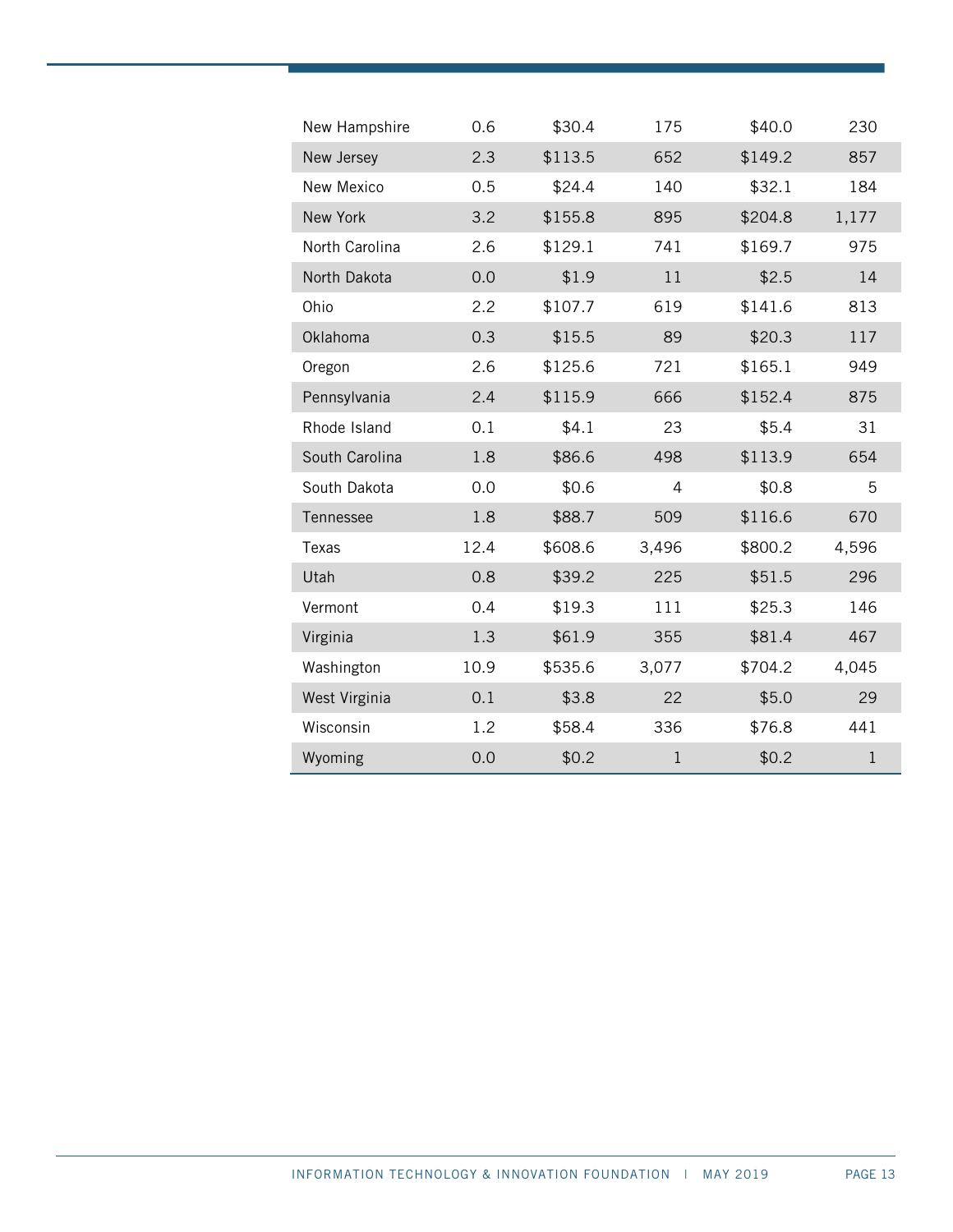|                         | % of U.S.<br><b>High-tech</b><br><b>Exports</b> | Exports,<br>Year 1<br>(Millions) | Jobs,<br>Year 1 | Exports,<br>Year 5<br>(Millions) | Jobs,<br>Year <sub>5</sub> |
|-------------------------|-------------------------------------------------|----------------------------------|-----------------|----------------------------------|----------------------------|
| Alabama                 | 0.6                                             | \$57.8                           | 332             | \$76.0                           | 437                        |
| Alaska                  | 0.0                                             | \$1.5                            | 9               | \$2.0                            | 12                         |
| Arizona                 | 2.1                                             | \$201.4                          | 1,157           | \$264.7                          | 1,521                      |
| Arkansas                | 0.3                                             | \$32.2                           | 185             | \$42.3                           | 243                        |
| California              | 18.4                                            | \$1,800.7                        | 10,343          | \$2,367.6                        | 13,600                     |
| Colorado                | 1.1                                             | \$106.2                          | 610             | \$139.7                          | 802                        |
| Connecticut             | 2.0                                             | \$199.4                          | 1,145           | \$262.1                          | 1,506                      |
| Delaware                | 0.4                                             | \$43.3                           | 249             | \$56.9                           | 327                        |
| District of<br>Columbia | 0.2                                             | \$17.3                           | 99              | \$22.8                           | 131                        |
| Florida                 | 4.4                                             | \$434.4                          | 2,495           | \$571.2                          | 3,281                      |
| Georgia                 | 3.0                                             | \$289.2                          | 1,661           | \$380.2                          | 2,184                      |
| Hawaii                  | 0.0                                             | \$1.4                            | 8               | \$1.8                            | 10                         |
| Idaho                   | 0.4                                             | \$35.9                           | 206             | \$47.2                           | 271                        |
| Illinois                | 3.0                                             | \$289.6                          | 1,664           | \$380.8                          | 2,187                      |
| Indiana                 | 2.6                                             | \$259.0                          | 1,488           | \$340.5                          | 1,956                      |
| Iowa                    | 0.3                                             | \$28.3                           | 163             | \$37.3                           | 214                        |
| Kansas                  | 0.7                                             | \$69.8                           | 401             | \$91.8                           | 527                        |
| Kentucky                | 3.1                                             | \$302.5                          | 1,737           | \$397.7                          | 2,284                      |
| Louisiana               | 0.1                                             | \$8.6                            | 49              | \$11.3                           | 65                         |
| Maine                   | 0.1                                             | \$14.1                           | 81              | \$18.5                           | 106                        |
| Maryland                | $1.1\,$                                         | \$107.1                          | 615             | \$140.8                          | 809                        |
| Massachusetts           | 4.0                                             | \$395.0                          | 2,269           | \$519.3                          | 2,983                      |
| Michigan                | 1.1                                             | \$112.2                          | 644             | \$147.5                          | 847                        |
| Minnesota               | 1.7                                             | \$161.7                          | 929             | \$212.7                          | 1,222                      |
| Mississippi             | 0.5                                             | \$44.3                           | 254             | \$58.2                           | 334                        |
| Missouri                | 0.6                                             | \$63.1                           | 362             | \$83.0                           | 477                        |
| Montana                 | 0.0                                             | \$4.5                            | 26              | \$6.0                            | 34                         |
| Nebraska                | 0.2                                             | \$18.7                           | 107             | \$24.6                           | 141                        |
| Nevada                  | 0.5                                             | \$44.6                           | 256             | \$58.7                           | 337                        |

**Table 6: State-level impact of 20 percent export restrictions on high-tech exports[26](#page-20-9)**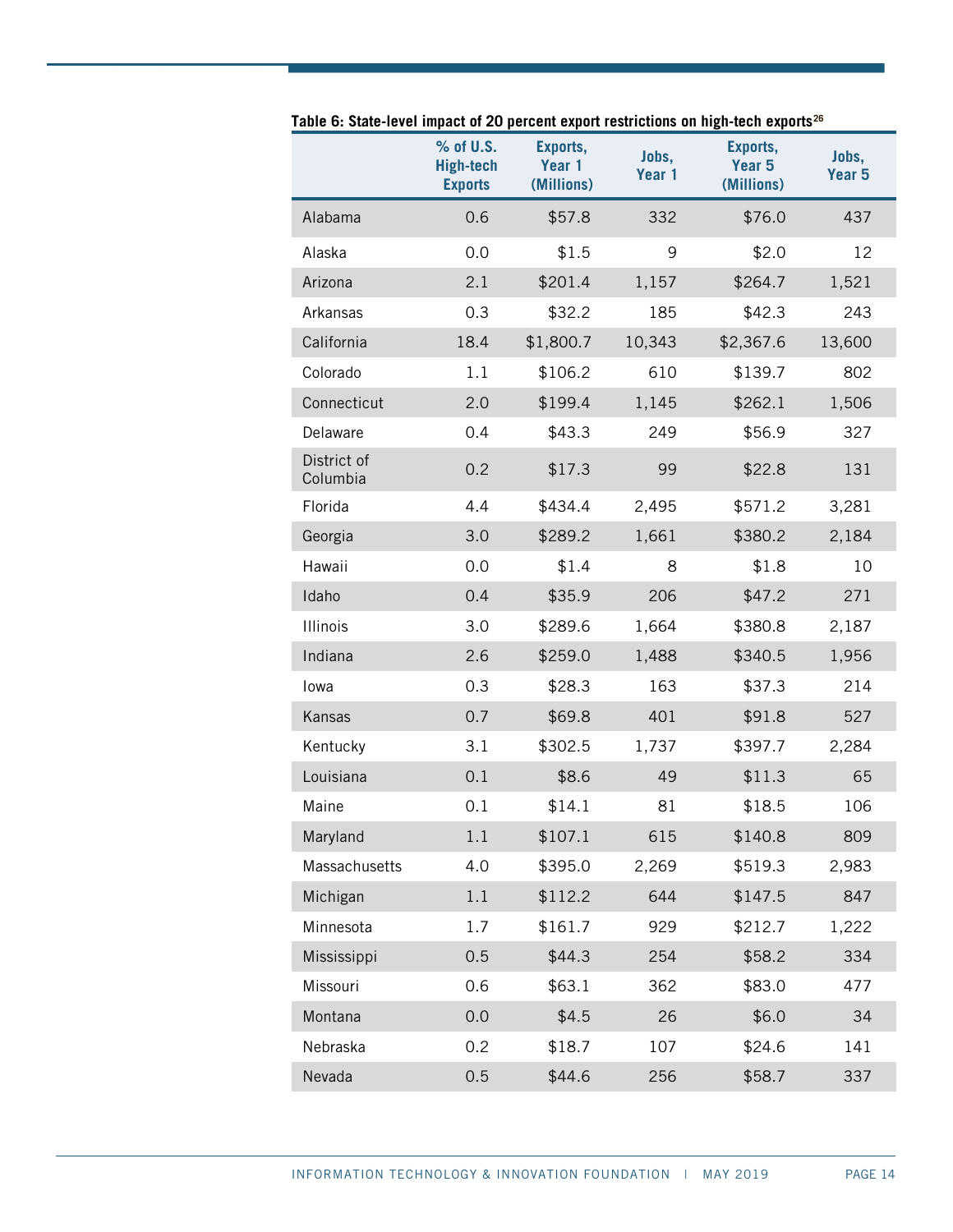| <b>New</b><br>Hampshire | 0.6  | \$60.8    | 349            | \$80.0    | 459            |
|-------------------------|------|-----------|----------------|-----------|----------------|
| New Jersey              | 2.3  | \$227.0   | 1,304          | \$298.4   | 1,714          |
| New Mexico              | 0.5  | \$48.8    | 281            | \$64.2    | 369            |
| New York                | 3.2  | \$311.6   | 1,790          | \$409.7   | 2,353          |
| North Carolina          | 2.6  | \$258.2   | 1,483          | \$339.4   | 1,950          |
| North Dakota            | 0.0  | \$3.8     | 22             | \$5.0     | 29             |
| Ohio                    | 2.2  | \$215.4   | 1,237          | \$283.2   | 1,626          |
| Oklahoma                | 0.3  | \$30.9    | 178            | \$40.6    | 233            |
| Oregon                  | 2.6  | \$251.2   | 1,443          | \$330.3   | 1,897          |
| Pennsylvania            | 2.4  | \$231.8   | 1,331          | \$304.8   | 1,751          |
| Rhode Island            | 0.1  | \$8.2     | 47             | \$10.7    | 62             |
| South Carolina          | 1.8  | \$173.2   | 995            | \$227.8   | 1,308          |
| South Dakota            | 0.0  | \$1.2     | 7              | \$1.6     | 9              |
| Tennessee               | 1.8  | \$177.4   | 1,019          | \$233.2   | 1,340          |
| Texas                   | 12.4 | \$1,217.2 | 6,992          | \$1,600.4 | 9,193          |
| Utah                    | 0.8  | \$78.4    | 450            | \$103.0   | 592            |
| Vermont                 | 0.4  | \$38.6    | 221            | \$50.7    | 291            |
| Virginia                | 1.3  | \$123.8   | 711            | \$162.7   | 935            |
| Washington              | 10.9 | \$1,071.2 | 6,153          | \$1,408.5 | 8,090          |
| West Virginia           | 0.1  | \$7.6     | 44             | \$10.0    | 57             |
| Wisconsin               | 1.2  | \$116.8   | 671            | \$153.6   | 882            |
| Wyoming                 | 0.0  | \$0.3     | $\overline{c}$ | \$0.4     | $\overline{2}$ |

In summary, the economic and employment impacts of overly stringent export controls on emerging technologies would be significant and provide one more reason why the administration should tread extremely cautiously in identifying emerging or foundational technologies as candidates for export controls. Indeed, while the scope of technologies that may be identified as foundational is currently unknown, the deleterious economic and employment effects identified in this report would only be heightened if a broader set of technologies were made candidates for export controls.<sup>[27](#page-20-10)</sup>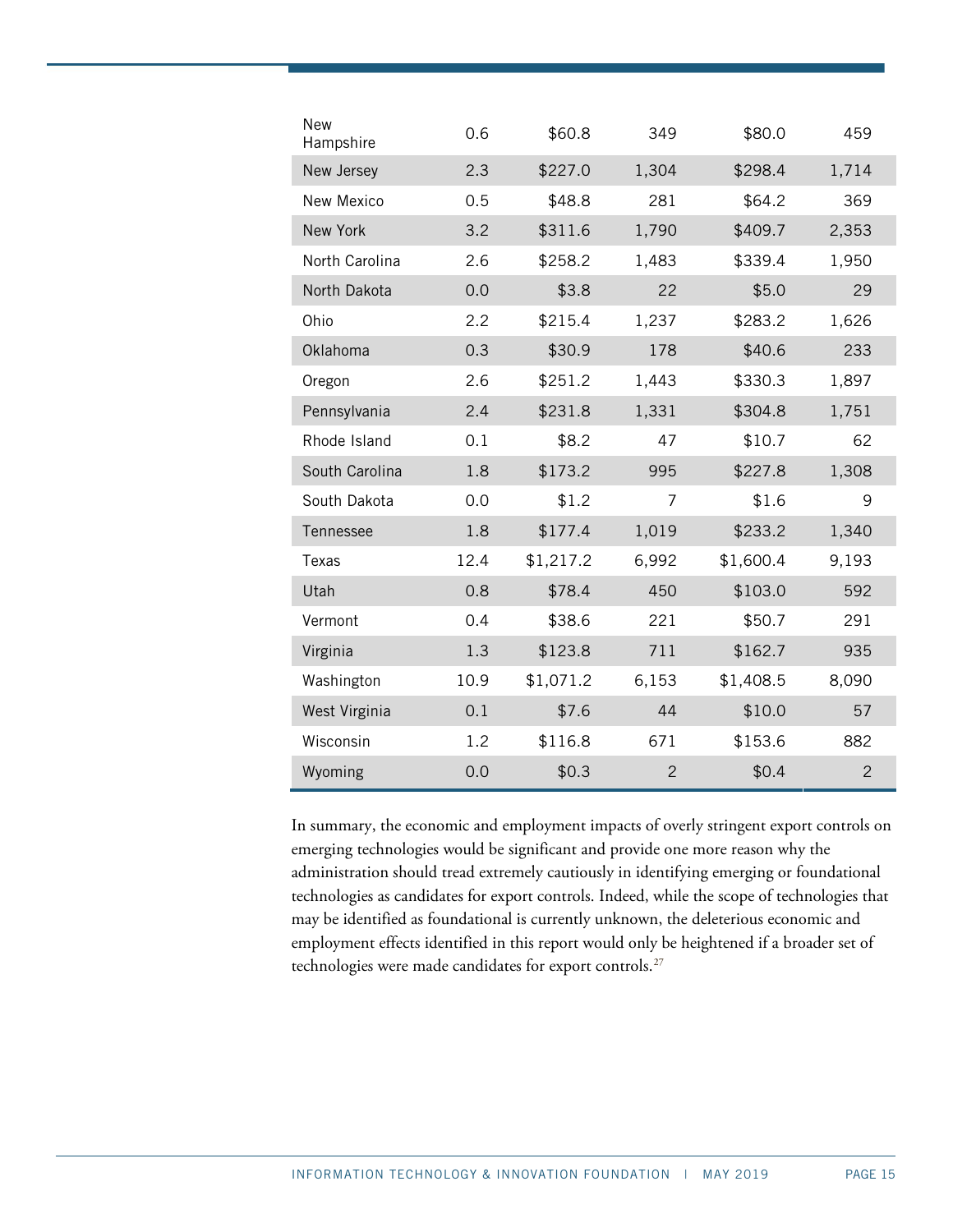#### **POLICY PRINCIPLES AND RECOMMENDATIONS**

Several policy principles and recommendations should guide the administration's development of an export control regime for emerging and foundational technologies.

First, **export controls must be regularly updated to reflect the global state of play in advanced-technology industries, such that controls do not preclude U.S. enterprises' ability to sell high-tech goods and services that are on a technical par with commercially available goods and services from foreign competitors.** For instance, in some cases, overly stringent export control regulations have prevented the sale of noncritical high-performance computing (HPC) systems to customers in certain nations, a policy decision that (as has been the case with regard to China) has had the unintended consequence of further spurring these nations to pursue their own HPC development programs. HPC vendors from a number of countries, from China and Japan to South Korea and Taiwan, have benefitted from their ability to step in and make sales in situations wherein potential sales of U.S.-made HPC systems have been impeded by export control regulations. When Chinese makers of HPC interconnects and high-speed networkinterface chips are able to support the development of HPC systems nearing speeds of 100 petaflops, as *Scientific Computing World* has reported, U.S. export controls preventing exports of similar, U.S.-produced components are unlikely to achieve their intended purpose.<sup>[28](#page-20-11)</sup> That's why a thorough understanding of the global state of play with regard to commercially available advanced technology systems will be vital to developing a U.S. regime of export controls for emerging and foundational technologies. As such, the issue of foreign availability is fundamental to whether BIS should establish a control on an identified emerging technology.<sup>[29](#page-20-12)</sup> **Accordingly, emerging technologies that are ultimately deemed to meet the statutory standards for export controls should be designated as such only in cases of exclusive development and availability within the U.S. market—and the controls should be removed if and when that exclusivity no longer exists.**[30](#page-20-13)

**BIS's scope of controls for emerging products should be limited to those products that provide a specific, identifiable, and qualitative military advantage.**[31](#page-20-14) BIS's November 2018 advanced notice of proposed rulemaking noted that technologies essential to U.S. national security are those that, for example, "have potential conventional weapons, intelligence collection, weapons of mass destruction [WMD], or terrorist applications or could provide the United States with a qualitative military or intelligence advantage."<sup>[32](#page-20-15)</sup> This means it is important to identify the narrow and specific instances wherein technology fields, such as armaments, munitions, and technological utilization in the battlefield space, are still nascent and have a connection back to national security equities. This matters because technologies frequently have multiple applications, the majority of which do not present national security concerns.<sup>[33](#page-21-0)</sup>

Indeed, many of the technologies BIS identified for possible inclusion as emerging technologies (e.g., AI, blockchain, virtual reality) are dual-use in nature and still in relatively early phases of development. These factors pose a challenge for identifying

BIS's scope of controls for emerging products should be limited to those products that provide a specific, identifiable, and qualitative military advantage.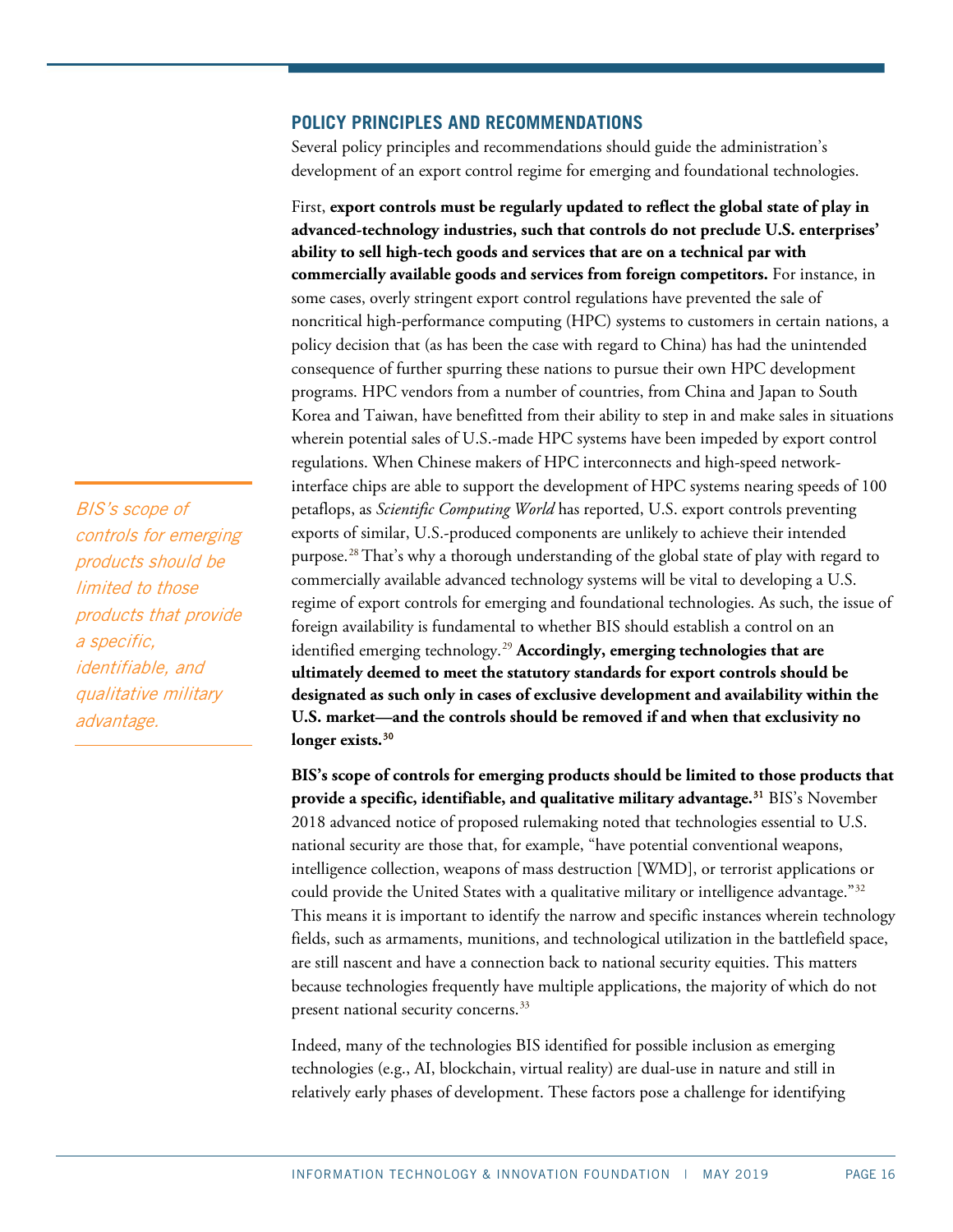technologies—some of which may have only limited military use—without compromising their development domestically.<sup>[34](#page-21-1)</sup>AI is a case in point. As an emerging "general purpose technology," it is a technology that will be used broadly in many sectors and applications to cut costs and drive innovation. As such, AI will be used in a massive number of applications, most of which will be commercial. It's difficult to imagine how an export control regime would limit AI exports without significantly reducing overall U.S. exports, competitive advantage, or innovation.

However, that is not to say BIS should do nothing. In some cases, BIS should focus on ensuring existing bans on certain sensitive applications continue to cover new sensitive applications that make use of emerging or foundational technologies. For example, a ban on certain advanced weapons systems should also extend to all AI-enabled advanced weapons systems. However, what it generally should not do is broadly and unilaterally limit or ban the sale of EFTs to other nations. Unilateral controls imposed on entire, broad technology areas such as AI would make it very difficult for U.S. advanced-technology companies to innovate and compete effectively in global markets. As noted, China and other nations are already working on developing these technologies, and for many of them, there are alternative sellers in other nations. In most cases, simply possessing the technology does not significantly advance our adversaries' technical capabilities.

**Recognize that existing export control regimes already adequately protect many of the technologies identified.** For instance, additive manufacturing (3D printing) depends on the digital print instruction file from which an object is synthesized (i.e., printed) through successive layers of materials. But such digital print instruction files are subject to existing dual-use regulations and International Traffic in Arms Regulations (ITAR) governing the transfer of technical data, which means subjecting additive manufacturing technology to additional export controls is unnecessary and counterproductive.<sup>[35](#page-21-2)</sup> Therefore, as BIS and related agencies identify specific national security risks stemming from the development of AI and other advanced-technology applications, they should first determine whether existing catch-all controls in the ITAR and the Export Administration Regulations that are designed to address military and WMD threats are insufficient.<sup>[36](#page-21-3)</sup> The United States Munitions List Category XI(d), for example, controls all technical data of any sort directly related to any of the military electronics or computers subject to the ITAR.

**Export controls should not be placed on established technologies**. The list of technologies identified as possible candidates for export controls actually includes several long-established technologies, and controls should not be applied to them retroactively. Examples include additive manufacturing, AI evolution and genetic algorithms, expert systems research, and logistics modeling and optimization technology—which has been used to solve mathematical optimization problems for well over 30 years. [37](#page-21-4) Indeed, in most cases, the so-proposed "emerging technologies" have already emerged.

**Existing license exceptions should apply to any controls applied to emerging technologies.** Existing license exceptions, exclusions, or authorizations should apply to any controls applied to emerging technologies.<sup>[38](#page-21-5)</sup>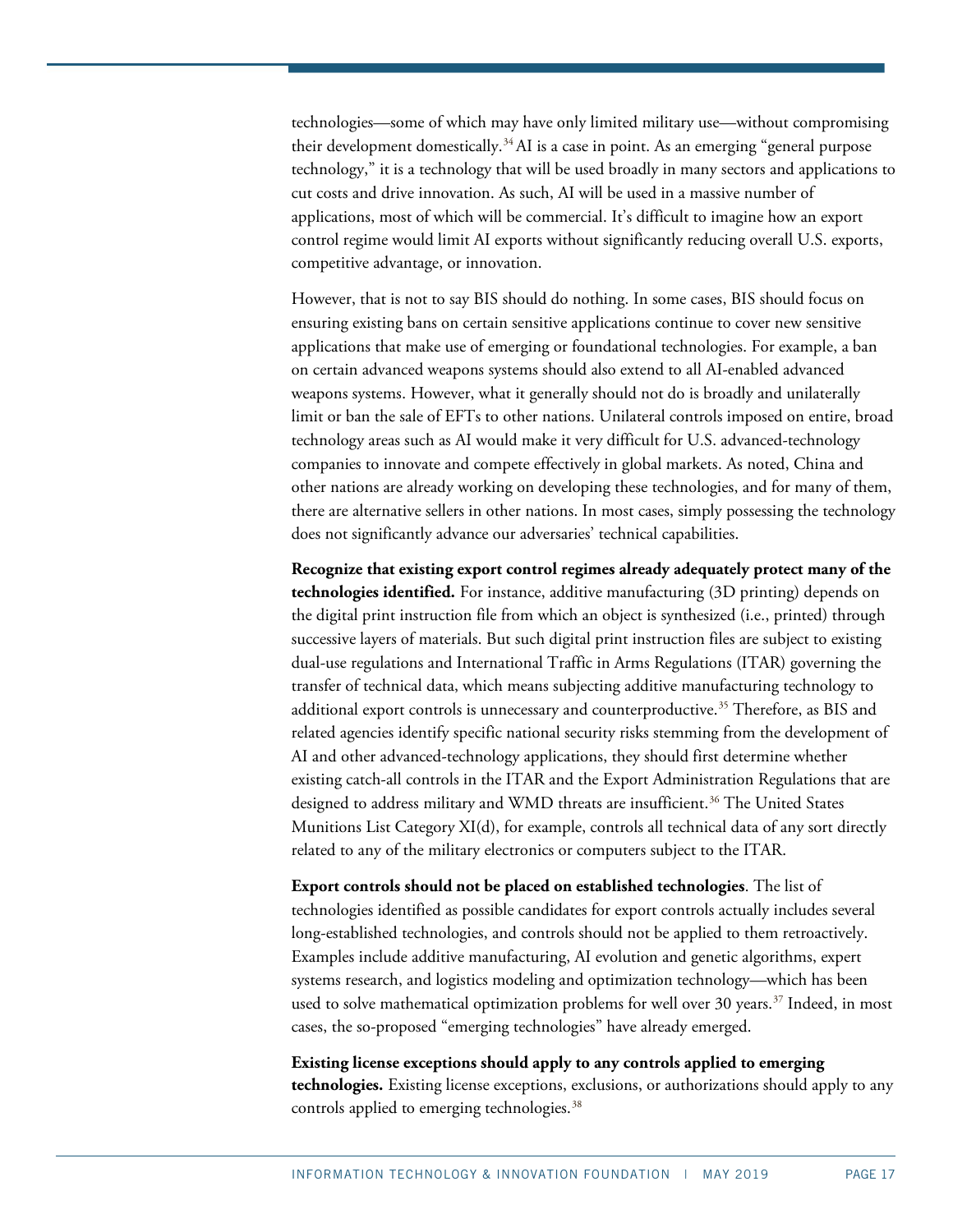**Continue to coordinate export controls internationally.** Export control regimes are most successful when they are coordinated internationally. ECRA already encourages the use of multilateral control agreements, stating in Section 1752 that "[e]xport controls that are multilateral are most effective" and calling for the "less effective" unilateral controls to have "limited" use.<sup>[39](#page-21-6)</sup> Instead of unilaterally identifying a set of emerging technologies as candidates for export controls, the administration should collaborate with like-minded nations to identify a narrow and specific set of technologies that should be subject to export controls.

**Recognize that partnerships are essential.** Given the complexity involved in designating emerging (or foundational) technologies, ITIF supports BIS's formation of an Emerging Technology Technical Advisory Committee. A strong partnership between government, industry, and academia will be essential if an export control regime for EFTs is going to be established that produces the intended benefit of protecting U.S. national security and promoting U.S. technical leadership without compromising U.S. economic competitiveness or even unwittingly undermining that same technical leadership.<sup>40</sup>

**Focus not just on product exports but also on technology transfer.** Rather than restricting exports of most emerging and foundational technologies, BIS should focus on the transfer of EFT-based technical know-how to U.S. adversaries. For instance, the Chinese government has employed the weapon of forced technology transfer to gain technological know-how in a variety of industries, from rail and biopharmaceuticals to cloud computing. This suggests that BIS should focus less on product exports and more on transfers of actual technology know-how (joint ventures, technology licensing, etc.) to organizations (e.g., private companies, state-owned enterprises, and government organizations) from nations that continue to make coerced technology transfer a central component of their economic development strategies.<sup>[41](#page-21-8)</sup>

Finally, as important as it is to examine the efficacy of export controls on emerging technologies, **the United States needs comprehensive strategies to ensure it remains the world's leader in developing advanced technologies in areas like artificial intelligence (AI), quantum computing, and biomedical innovation.** Export controls will mean very little if the United States is not at the forefront of developing the world's most sophisticated technologies. This means the United States needs to increase federal investment in R&D (which recently has fallen to its lowest point as share of GDP since 1995), ensuring a robust STEM talent pipeline, and developing comprehensive strategies to ensure U.S. leadership in particular technology areas.<sup>[42](#page-21-9)</sup> For instance, succeeding in AI requires more than just having leading companies make investments. It requires a healthy ecosystem of AI companies, robust AI inputs, and organizations that are motivated and free to use AI. A national AI strategy is necessary to bolster U.S. competitiveness, strengthen national security, and maximize the societal benefits that the country could derive from AI. To that end, a national strategy should: support key AI organizational inputs, such as data, AI skills, and R&D; accelerate public sector adoption of AI, including for national security; spur AI development and adoption in industry; support digital free trade policies; foster

The export control regime should be established in order to protect U.S. national security interests without placing U.S. competitiveness in emerging technologies at risk.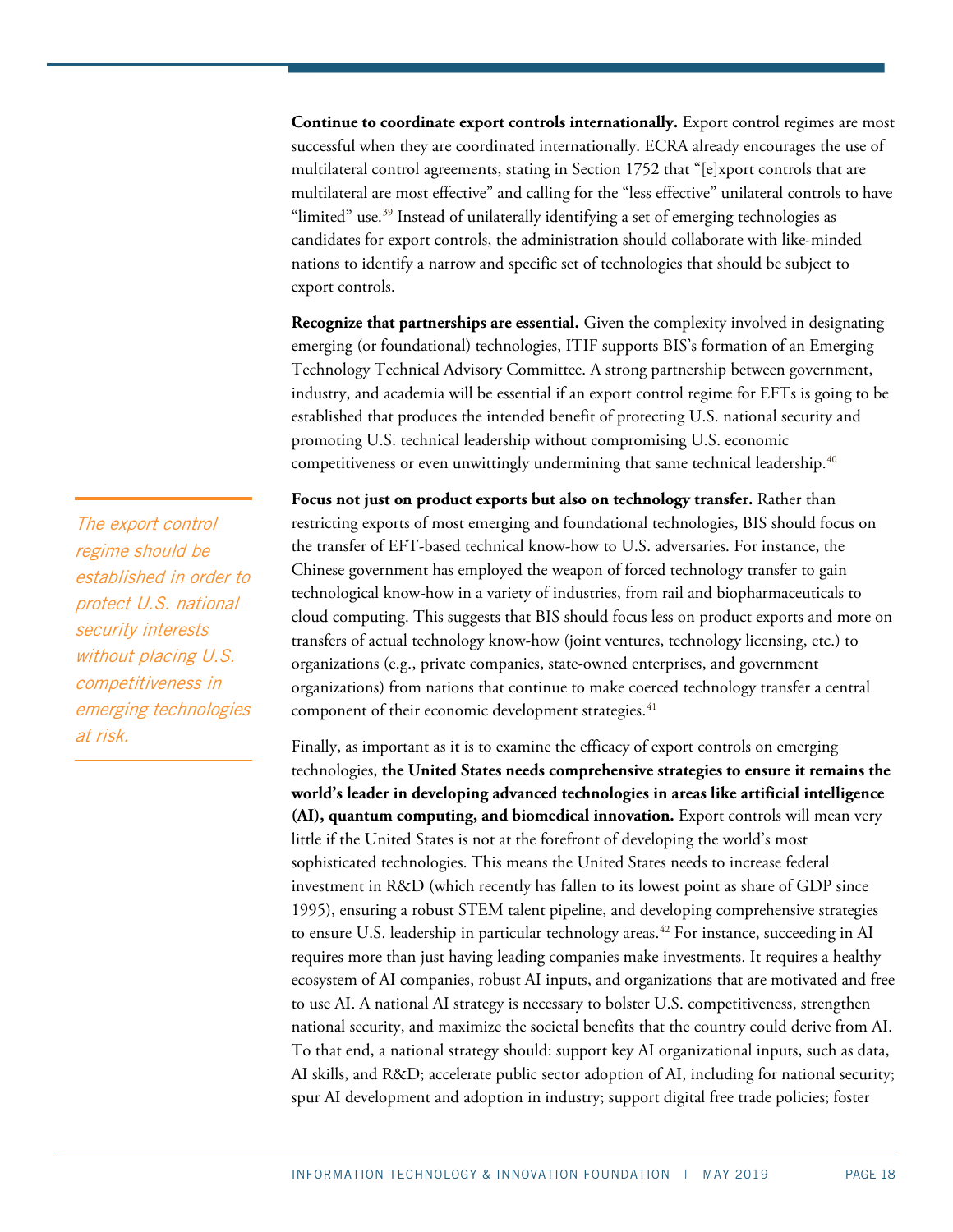innovation-friendly regulation; and provide workers with better tools to manage AI-driven workforce transitions.<sup>[43](#page-21-10)</sup>

#### **CONCLUSION**

Although the U.S. government is right to act to prevent defense-related technologies from being adopted by potential adversaries, BIS should be cautious in its application of export controls to emerging technologies. Moreover, the export control regime should be established in order to protect U.S. national security interests without placing U.S. competitiveness in emerging technologies at risk. Broad export controls would reduce the revenues domestic firms rely on to invest in the technologies that allow them to stay competitive in the long term while providing employment, thereby threatening jobs across the United States. Instead, restrictions should be constructed to target specific military technologies as narrowly as possible while BIS evaluates the potential of coordinated international action, which is necessary for any export control regime to be effective.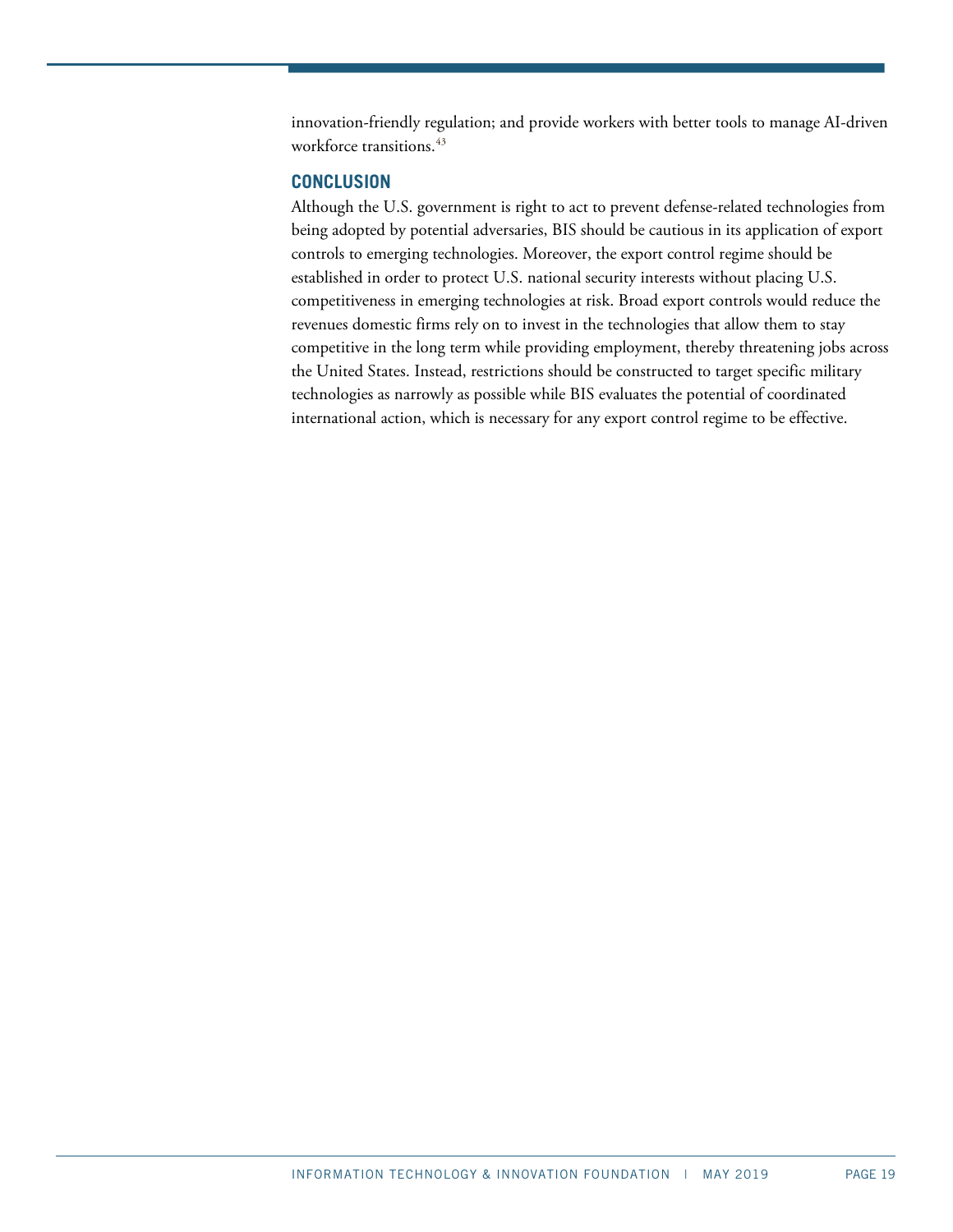#### **ENDNOTES**

- <span id="page-19-0"></span>1. John S. McCain National Defense Authorization Act for Fiscal Year 2019, Sec. 1758, H.R.5515, 115th Cong. (2018), https://www.congress.gov/bill/115th-congress/house-bill/5515/text#toc-H354D0B2951CE453DA3268434BECD0636.
- <span id="page-19-1"></span>2. Bureau of Industry and Security, "License Exceptions Supplement No. 1," August 3, 2018, https://www.bis.doc.gov/index.php/documents/regulation-docs/2255-supplement-no-1-to-part-740 country-groups-1/file.
- <span id="page-19-2"></span>3. U.S. Census Bureau, USA Trade Online (exports, by NAICS and destination), accessed April 29, 2019, https://usatrade.census.gov/data/.
- <span id="page-19-3"></span>4. Conference Report to Accompany H.R. 5515, 115th Cong. (2018), 2186, https://docs.house.gov/billsthisweek/20180723/CRPT-115hrpt863.pdf.
- <span id="page-19-4"></span>5. "Review of Controls for Certain Emerging Technologies," *Federal Register* Vol. 83, No. 223, November 19, 2018, [https://www.gpo.gov/fdsys/pkg/FR-2018-11-19/pdf/2018-25221.pdf.](https://www.gpo.gov/fdsys/pkg/FR-2018-11-19/pdf/2018-25221.pdf)
- <span id="page-19-5"></span>6. Bureau of Industry and Security, "Review of Controls for Certain Emerging Technologies," November 19, 2018, https://www.federalregister.gov/documents/2018/11/19/2018-25221/review-of-controls-forcertain-emerging-technologies.
- <span id="page-19-6"></span>7. Robert D. Atkinson and Stephen J. Ezell, "Comments to the U.S. Commerce Department on Export Controls for Emerging Technologies" (Information Technology and Innovation Foundation, December 2018), 2, https://itif.org/publications/2018/12/13/comments-us-commerce-department-export-controlsemerging-technologies.
- <span id="page-19-7"></span>8. Robert D. Atkinson and Caleb Foote, "Is China Catching Up to the United States in Innovation?" (Information Technology and Innovation Foundation, March 2019), https://itif.org/publications/2019/04/08/china-catching-united-states-innovation.
- <span id="page-19-8"></span>9. Stephen J. Ezell et al., "Manufacturing Digitalization: Extent of Adoption and Recommendations for Increasing Penetration in Korea and the U.S." (Information Technology and Innovation Foundation, August 2018), [https://itif.org/publications/2018/08/13/manufacturing-digitalization-extent-adoption](https://itif.org/publications/2018/08/13/manufacturing-digitalization-extent-adoption-and-recommendations-increasing)[and-recommendations-increasing;](https://itif.org/publications/2018/08/13/manufacturing-digitalization-extent-adoption-and-recommendations-increasing) Robert Atkinson, review of *AI Super-Powers: China, Silicon Valley, and the New World Order*, by Kai-Fu Lee (Boston: Houghton Mifflin Harcourt, 2018), https://www.nyjournalofbooks.com/book-review/ai-superpowers.
- <span id="page-19-9"></span>10. Jeffrey Rittener, "Intel Comments Re: Review of Certain Emerging Technologies (RIN 0694-AH61)," January 10, 2019, 7.
- <span id="page-19-10"></span>11. Stephen J. Ezell and Robert D. Atkinson, "The Vital Importance of High-Performance Computing to U.S. Competitiveness" (Information Technology and Innovation Foundation, April 2016), https://itif.org/publications/2016/04/28/vital-importance-highperformance-computing-uscompetitiveness.
- <span id="page-19-11"></span>12. Karri Allen, "Communications Satellites and U.S. Export Controls: Correcting the Balance," *CommLaw Conspectus* 18, (2009), scholarship.law.edu/cgi/viewcontent.cgi?article=1462&context=commlaw.
- <span id="page-19-12"></span>13. Ibid.
- <span id="page-19-14"></span><span id="page-19-13"></span>14. Ibid.
- 15. Bureau of Industry and Security, "U.S. Space Industry "Deep Dive" Assessment: Impact of the U.S. Export Controls on the Space Industrial Base," February 2014, https://www.bis.doc.gov/index.php/documents/technology-evaluation/898-space-export-controlreport/file.
- <span id="page-19-15"></span>16. Ibid.; Satellite Industry Association, "State of the Satellite Industry Report 2017," (June 2017), https://www.sia.org/wp-content/uploads/2017/07/SIA-SSIR-2017.pdf.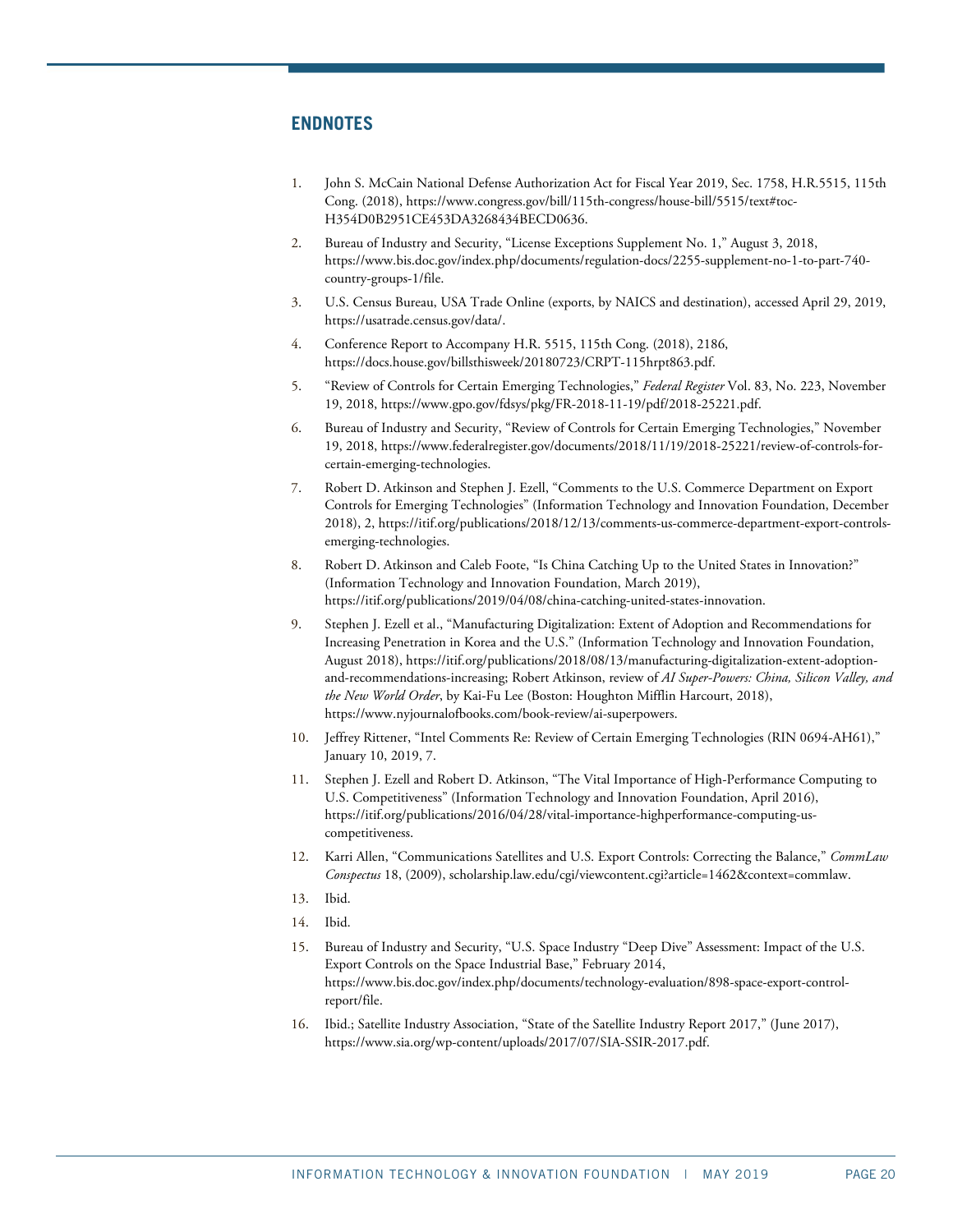- <span id="page-20-0"></span>17. U.S. Census Bureau, USA Trade Online (state and total exports, by NAICS and destination), accessed April 29, 2019, https://usatrade.census.gov/data/.
- <span id="page-20-1"></span>18. Bureau of Economic Analysis, "U.S. Trade in Services, by Type of Service and by Country or Affiliation," October 19, 2018, https://www.bea.gov/data/intl-trade-investment/international-tradegoods-and-services.
- <span id="page-20-2"></span>19. Chris Rasmussen, "Jobs Supported by Exports 2016: An Update," International Trade Administration, August 2, 2017, https://www.trade.gov/mas/ian/build/groups/public/@tg\_ian/documents/webcontent/tg\_ian\_005543.pdf.
- <span id="page-20-3"></span>20. The Trade Partnership, "CompTIA Tech Trade Snapshot," May 2018, [https://tradepartnership.com/reports/comptia-tech-trade-snapshot-imports-and-exports-of-tech-products](https://tradepartnership.com/reports/comptia-tech-trade-snapshot-imports-and-exports-of-tech-products-and-services-2018/)[and-services-2018/;](https://tradepartnership.com/reports/comptia-tech-trade-snapshot-imports-and-exports-of-tech-products-and-services-2018/) Robert D. Atkinson and John Wu, "The 2017 State New Economy Index" (Information Technology and Innovation Foundation, November 2017), [https://itif.org/publications/2017/11/06/2017-state-new-economy-index;](https://itif.org/publications/2017/11/06/2017-state-new-economy-index) John Wu, Adams Nager, and Joseph Chuzhin, "High-Tech Nation: How Technological Innovation Shapes America's 435 Congressional Districts" (Information Technology and Innovation Foundation, November 2017), https://itif.org/publications/2016/11/28/technation.
- <span id="page-20-4"></span>21. U.S. Census Bureau, USA Trade Online (exports, by NAICS and destination), accessed April 29, 2019, [https://usatrade.census.gov/data/;](https://usatrade.census.gov/data/) Bureau of Economic Analysis, "U.S. Trade in Services, by Type of Service and by Country or Affiliation," October 19, 2018, https://www.bea.gov/data/intl-tradeinvestment/international-trade-goods-and-services.
- <span id="page-20-5"></span>22. U.S. Census Bureau, USA Trade Online (exports, by NAICS and destination), accessed April 29, 2019, [https://usatrade.census.gov/data/;](https://usatrade.census.gov/data/) Bureau of Economic Analysis, U.S. Trade in Services, by Type of Service and by Country or Affiliation, October 19, 2018, [https://www.bea.gov/data/intl-trade](https://www.bea.gov/data/intl-trade-investment/international-trade-goods-and-services)[investment/international-trade-goods-and-services;](https://www.bea.gov/data/intl-trade-investment/international-trade-goods-and-services) Rasmussen, "Jobs Supported by Exports 2016: An Update."
- <span id="page-20-7"></span><span id="page-20-6"></span>23. Ibid.
- 24. U.S. Census Bureau, USA Trade Online (exports, by NAICS and destination), accessed April 29, 2019, https://usatrade.census.gov/data/; Bureau of Economic Analysis, U.S. Trade in Services, by Type of Service and by Country or Affiliation, October 19, 2018, https://www.bea.gov/data/intl-tradeinvestment/international-trade-goods-and-services; Chris Rasmussen, "Jobs Supported by Exports 2016: An Update," International Trade Administration, August 2, 2017, https://www.trade.gov/mas/ian/build/groups/public/@tg\_ian/documents/webcontent/tg\_ian\_005543.pdf ; The Trade Partnership, "CompTIA Tech Trade Snapshot", May 2018, https://tradepartnership.com/reports/comptia-tech-trade-snapshot-imports-and-exports-of-tech-productsand-services-2018/.
- <span id="page-20-8"></span>25. Ibid.
- <span id="page-20-9"></span>26. Ibid.
- <span id="page-20-10"></span>27. Conversely, of course, a more-limited set of export controls on emerging technologies would reduce the effects estimated here.
- <span id="page-20-11"></span>28. "China: Two 100 Petaflop Machines," *Scientific Computing World,* August 25, 2015, https://www.scientific-computing.com/news/china-two-100-petaflop-machines-within-year.
- <span id="page-20-12"></span>29. Information Technology Industry Council (ITI), "Comment on ANPRM Regarding Review of Controls for Certain Emerging Technologies" (ITI, January 10, 2019), 2, [https://www.itic.org/public](https://www.itic.org/public-policy/ITICommentsECRAEmergingTechnologyANPRM.pdf)[policy/ITICommentsECRAEmergingTechnologyANPRM.pdf.](https://www.itic.org/public-policy/ITICommentsECRAEmergingTechnologyANPRM.pdf)
- <span id="page-20-13"></span>30. Ibid, 3.
- <span id="page-20-14"></span>31. Ibid, 9.
- <span id="page-20-15"></span>32. "Review of Controls for Certain Emerging Technologies," *Federal Register*.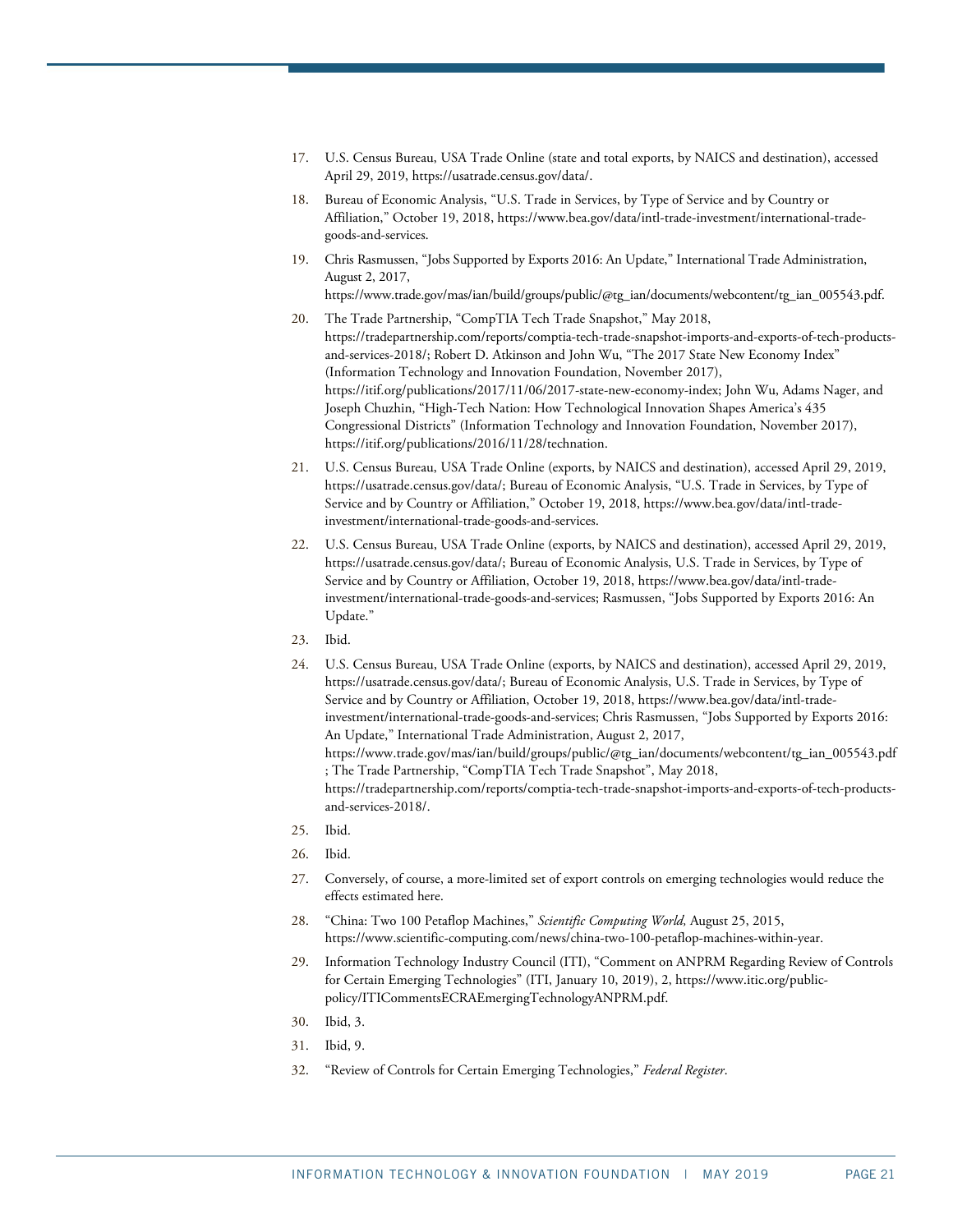- <span id="page-21-0"></span>33. Rittener, "Intel Comments Re: Review of Certain Emerging Technologies (RIN 0694-AH61)," 3.
- <span id="page-21-1"></span>34. Atkinson and Ezell, "Comments to the U.S. Commerce Department on Export Controls for Emerging Technologies," 2–3.
- <span id="page-21-2"></span>35. HP Inc., "Comments Submitted in Response to ANPRM on 'Emerging Technologies,'" January 10, 2019, 2.
- <span id="page-21-3"></span>36. Google, "Comments Submitted in Response to Advanced Notice of Proposed Rulemaking Regarding Review of Controls for Certain Emerging Technologies," 10, January 10, 2019.
- <span id="page-21-5"></span><span id="page-21-4"></span>37. ITI, "Comment on ANPRM Regarding Review of Controls for Certain Emerging Technologies," 4.
- 38. Ibid, 6.
- <span id="page-21-6"></span>39. John S. McCain, National Defense Authorization Act for Fiscal Year 2019, Sec. 1752, H.R.5515, 115th Cong. (2018), https://www.congress.gov/bill/115th-congress/house-bill/5515/text#toc-H354D0B2951CE453DA3268434BECD0636.
- <span id="page-21-7"></span>40. Rittener, "Intel Comments Re: Review of Certain Emerging Technologies (RIN 0694-AH61)," 7.
- <span id="page-21-8"></span>41. Atkinson and Ezell, "Comments to the U.S. Commerce Department on Export Controls for Emerging Technologies," 7.
- <span id="page-21-9"></span>42. *Reauthorization of the SBA's Innovation Programs: Hearing Before the U.S. Senate Small Business and Entrepreneurship Committee*, (testimony of Stephen J. Ezell, Vice President, Global Innovation Policy, Information Technology and Innovation Foundation), 116th Cong. (2019) [https://www.sbc.senate.gov/public/index.cfm/2019/5/reauthorization-of-the-sba-s-innovation-programs.](https://www.sbc.senate.gov/public/index.cfm/2019/5/reauthorization-of-the-sba-s-innovation-programs)
- <span id="page-21-10"></span>43. Joshua New, "Why the United States Needs a National Artificial Intelligence Strategy and What It Should Look Like" (Center for Data Innovation, December 2018), [https://www.datainnovation.org/2018/12/why-the-united-states-needs-a-national-artificial-intelligence](https://www.datainnovation.org/2018/12/why-the-united-states-needs-a-national-artificial-intelligence-strategy-and-what-it-should-look-like/)[strategy-and-what-it-should-look-like/.](https://www.datainnovation.org/2018/12/why-the-united-states-needs-a-national-artificial-intelligence-strategy-and-what-it-should-look-like/)